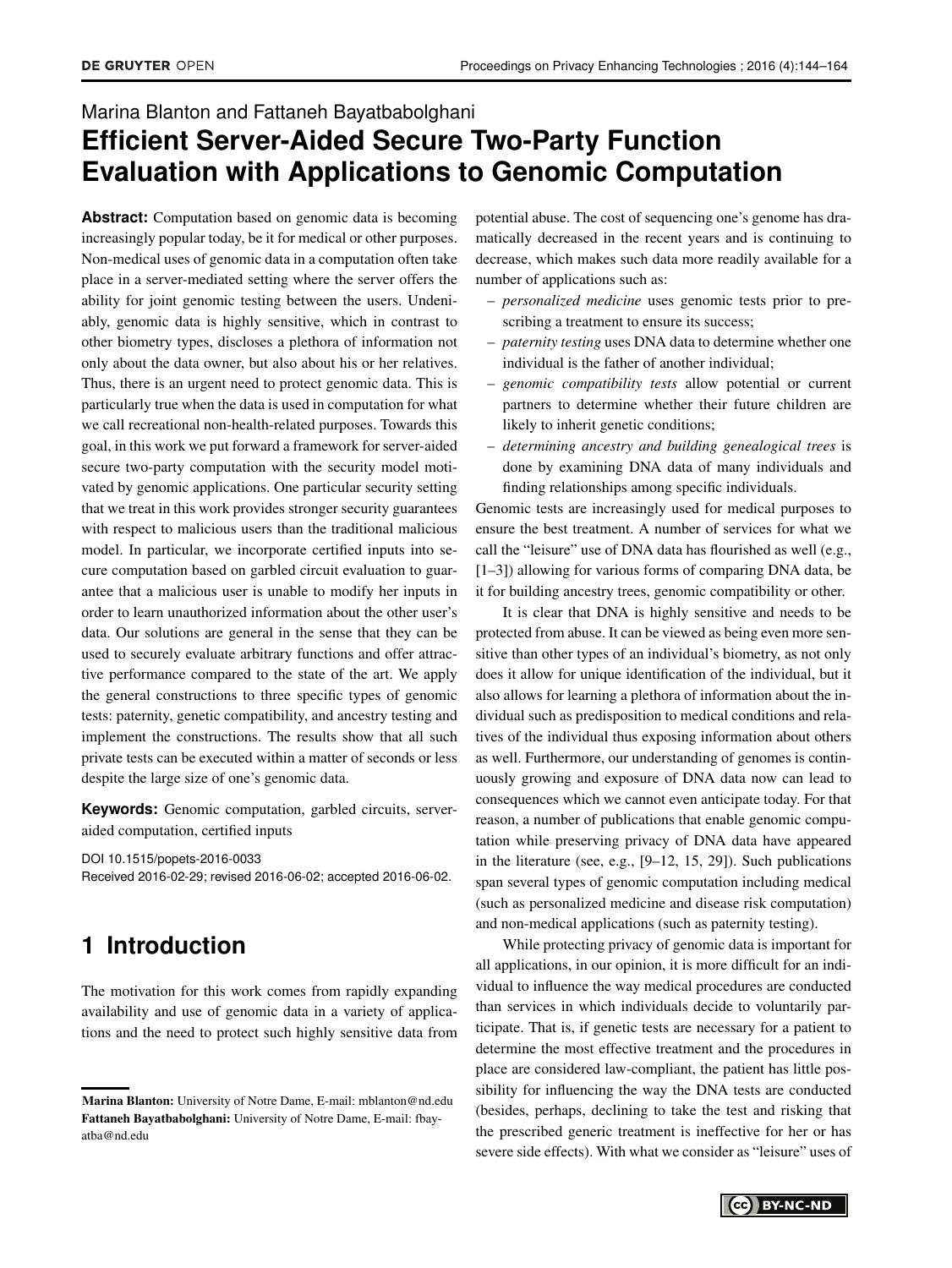DNA information, the situation is different. An individual who meets a potential partner through a gene-based matchmaking online service (such as [\[3\]](#page-16-1)) might be reluctant to share her DNA data with the service (or the partner) for the purpose of genetic compatibility tests. However, if the user is assured that no sensitive information about her DNA will be revealed to any party throughout the computation other than the intended outcome, she might revisit the decision to participate in such services. Thus, in the rest of this work, when we refer to genomic computation, we focus on applications which are not detrimental to the well-being of an individual and rather consider tests in which individuals might choose to participate.

The first observation we make about such types of genomic computation is that they are normally facilitated by some service or a third party. For example, both ancestry and gene-based matchmaking web sites allow participants to interact with each other through the service provider. Such service providers serve as a natural point for aiding the individuals with private computation on their sensitive genomic data. In some prior publications on genomic computation (e.g., [\[12\]](#page-17-0)), it is assumed that computation such as paternity testing or genetic compatibility is run between a client and a server, while we believe that it is more natural to assume that such computation is carried out by two individuals through some third-party service provider. Thus, in this work we look at private genomic computation in the light of server-mediated setting and utilize the server to lower the cost of the computation for the participants. Throughout this work, we will refer to the participants as Alice  $(A)$ , Bob  $(B)$ , and the server  $(S)$ .

From the security point of view, participants in a protocol that securely evaluates a function are normally assumed to be either semi-honest (also known as honest-but-curious or passive) or malicious (also known as active). In our application domain, we may want to distinguish between different security settings depending on how well Alice and Bob know each other. For example, if Alice and Bob are relatives and would like to know how closely they are related (i.e., how closely their genealogical trees overlap), it would be reasonable to assume that they will not deviate from the prescribed computation in the attempt to cheat each other, i.e., they can be assumed to be semi-honest. On the other hand, if Alice and Bob meet each other through a matchmaking web site and do not know each other well, it is reasonable for them to be cautious and engage in a protocol that ensures security (i.e., correctness and privacy) even in the presence of malicious participants. The server can typically be expected not to deviate from its prescribed behavior, as it would lose its reputation and consequently revenue if any attempts at cheating become known. If, however, adding protection against server's malicious actions is not very costly, it can also be meaningful to assume a stronger security model.

Another important consideration from a security point of view is enforcing correct inputs to be entered in the computation when, for instance, the inputs are certified by some authority. This requirement is outside the traditional security model for secure multi-party computation (even in the presence of fully malicious actors), and to the best of our knowledge certified inputs were previously considered only for specific functionalities such as private set intersection [\[22,](#page-17-3) [31\]](#page-18-0) or anonymous credentials and certification [\[19\]](#page-17-4), but not for general secure function evaluation (SFE). We bring this up in the context of genomic computation because for certain types of genomic tests it is very easy for one participant to modify his inputs and learn sensitive information about genetic conditions of the other party. For example, genetic compatibility tests evaluate the possibility of two potential or existing partners of transmitting to their children a genetic disease. Such possibility is present when both partners are (silent) carriers of that disease (see section [3.1](#page-4-0) for more detail). Then if the partners can each separately evaluate their DNA for a fingerprint of a specific disease, the joint computation can consist of a simple AND of the bits provided by both parties (for one or more conditions). Now if a malicious participant sets all of his input bits to 1 and the outcome is positive, the participant learns that the other party is a carrier for a specific medical condition (or at least one condition from the set of specific conditions). We thus want to prevent malicious participants from modifying their inputs used in genomic computation in cases such data can be certified by certification authorities such as medical facilities.

In this work we address fairness, as one of the important properties of secure computation. In particular, it is known that full fairness cannot be achieved in the case of two-party computation in the malicious security model [\[26\]](#page-17-5), but it becomes possible in the server-aided setting. Fairness has been considered in the server-aided literature in the past [\[38,](#page-18-1) [47\]](#page-18-2) and achieving fairness only adds minimal overhead to the solutions in the settings we consider.

Contributions. While we draw motivation from genomic computation, our results are general and can be applied to any function. All constructions rely on garbled circuit evaluation typically used in the two-party setting (see section [3.2\)](#page-5-0), but which we adopt to the three-party computation between the server and two users. Based on the motivation given above, we consider different adversarial settings, which we present from the simplest and enabling most efficient solutions to the most complex with added security.

1. Our most efficient solution is designed for the setting where A and B are semi-honest (and S can be malicious), as in ancestry testing. In this setting, the solution consists of a single circuit garbling and evaluation and the need for oblivious transfer (OT) is fully eliminated.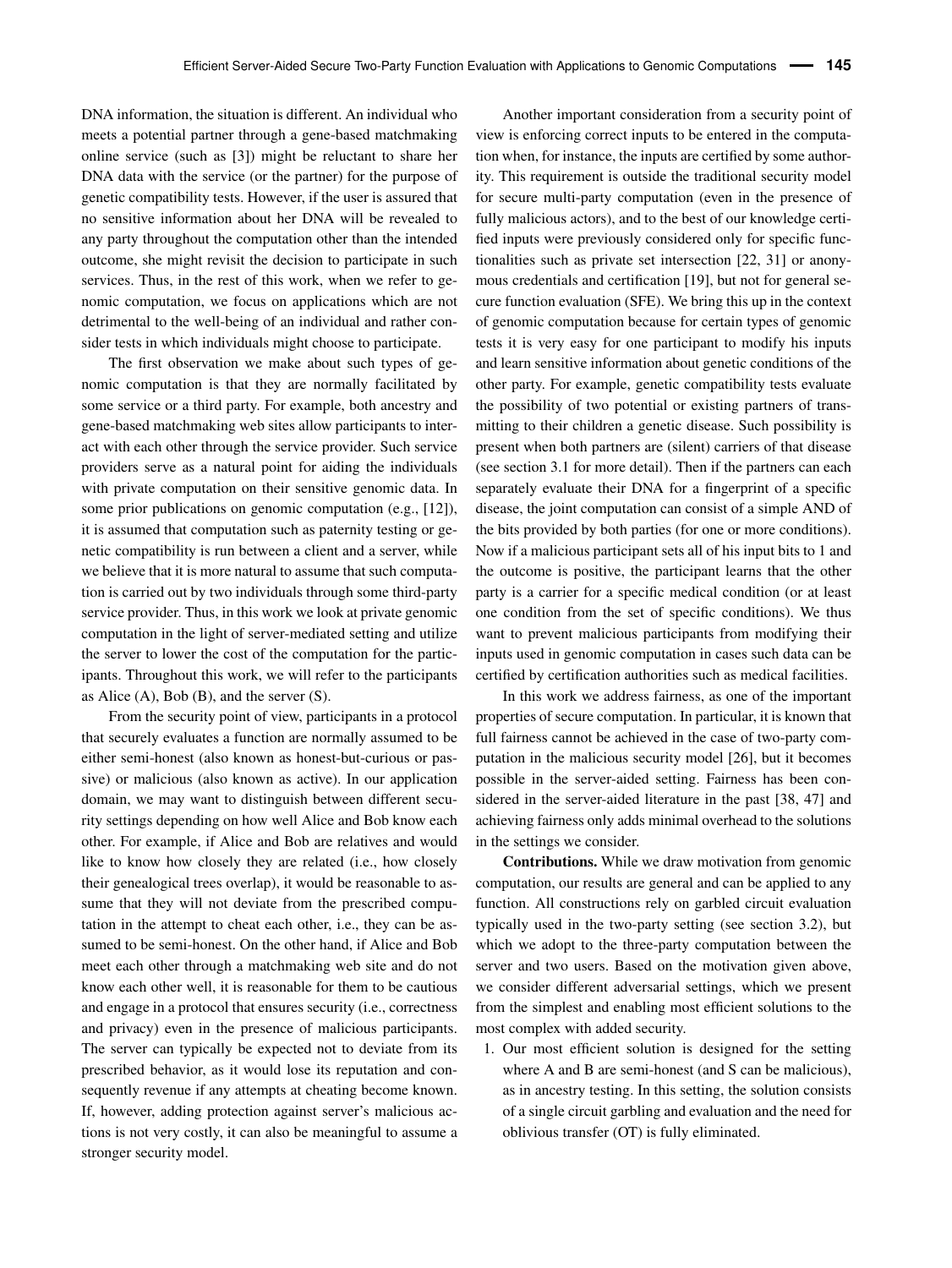- 2. Our second solution assumes that A and B can be malicious, but S is semi-honest, as suitable for the paternity test, and achieves fairness for A and B. In this solution, the combined work for all participants is approximately the same as the combined work of two participants in a two-party protocol with semi-honest parties only.
- 3. Our last solution strengthens the model of malicious A and B with input certification (applicable to the genomic compatibility test). In more detail, in addition to being able to behave arbitrarily, A and B may maliciously modify their true inputs. To combat this, the function being evaluated is modified to mark any suitable subset of the inputs as requiring certification. At the time of secure function evaluation, A and B have to prove that the inputs they enter in the protocol are identical to the values signed by a trusted authority (a medical facility that performs genomic tests in our case). Achieving this involves the use of additional tools such as a signature scheme and zeroknowledge proofs of knowledge (ZKPKs). Handling of the remaining inputs and the rest of the computation is not affected by the shift to a stronger security model.

We assume that the participants do not collude.

All of our constructions offer conceptual simplicity and at the same time achieve highly attractive performance. The strongest of our models that enforces input correctness is novel and has not been treated in the context of general secure multiparty computation, and computation based on garbled circuits in particular. Despite the drastic differences in the techniques for garbled circuit evaluation and data certification, we show how they can be integrated by using OT as the connecting point or even when OT is not used.

Based on the solutions described above, we build implementations of three genetic tests, namely, genetic common ancestry, paternity, and genetic compatibility tests. Each test uses a different security setting. We show through experimental results that each test is efficient with the worst runtime being on the order of a couple of seconds. The performance favorably compares to the state of the art (as detailed in section [7\)](#page-12-0), in some cases achieving orders of magnitude performance improvement over existing solutions.

## **2 Related Work**

Literature on secure multi-party computation is extensive and cannot be covered here. In what follows, we concentrate on (i) secure server-aided two- or multi-party computation and (ii) work on privacy-preserving solutions for genetic tests.

Server-aided computation. The closest to our work is that of Herzberg and Shulman [\[38,](#page-18-1) [39\]](#page-18-3) that considers two-party

SFE based on garbled circuits with the aid of weakly trusted servers. The solution achieves security and fairness in the presence of malicious A and B. The authors also informally discuss (in [\[39\]](#page-18-3)) extensions to guarantee security in the presence of malicious servers or collusion. Compared to that work, our solution in the presence of malicious A and B is more efficient in that that [\[38,](#page-18-1) [39\]](#page-18-3) require the parties to perform  $O(\kappa n)$  signature verifications and engage in  $O(\kappa n)$  OTs, where  $\kappa$  is the security parameter and  $n$  is the number of  $(B's)$  inputs. The server's work is also larger than in our solution. The use of the server, however, is more constrained in [\[38,](#page-18-1) [39\]](#page-18-3) (i.e., the server is used to answer queries of different types, but it does not participate in interactive computation).

Kamara et al. [\[47\]](#page-18-2) assume a different setting, where a number of parties use a server to reduce computational burden for some of them. Using a solution based on garbled circuits, the work achieves work sublinear in the circuit size for some parties and work polynomial in the circuit size for the remaining parties and the server. Security holds when either the server and another party are malicious or when the server is semi-honest and all but one party are malicious. The model relies on non-colluding adversaries (termed non-cooperating adversaries in [\[46,](#page-18-4) [47\]](#page-18-2)), who even when behaving maliciously do not collude with others. The work also addresses fairness. While not directly comparable to our result, the work of [\[47\]](#page-18-2) uses what can be viewed as a more challenging security setting because all of our security settings assume a fixed semi-honest party and thus allow for more efficient constructions.

Beye et al. [\[14\]](#page-17-6) supplement homomorphic encryption with server-aided garbled circuit evaluation for a number of building blocks using the solution from Kamara et al. [\[46\]](#page-18-4) in the presence of semi-honest participants. The latter work provides a protocol that is similar to our first solution with semihonest users (in performance and properties), but additionally involves coin tossing that requires public-key operations.

Carter et al. [\[24\]](#page-17-7) use the aid of a server to reduce the cost of two-party SFE based on garbled circuits when any participant can be malicious. One party is assumed to be very weak (e.g., a mobile phone), while the second participant and the server are more powerful. The solution lifts most of the burden of two-party SFE in the presence of malicious participants from the weak party, but the work of the remaining parties is still comparable to the work in regular two-party SFE based on garbled circuits. Carter et al. [\[23\]](#page-17-8) improve the result by building Whitewash, where the work performed by the weak party is further reduced. In addition, Mood et al. [\[60\]](#page-18-5) present a solution in a similar outsourced setting where garbled outputs can be mapped to garbled inputs of another circuit to save on both computation and communication for some functions.

Kolesnikov et al. [\[50\]](#page-18-6) consider the problem of input consistency in two-party SFE in the presence of malicious play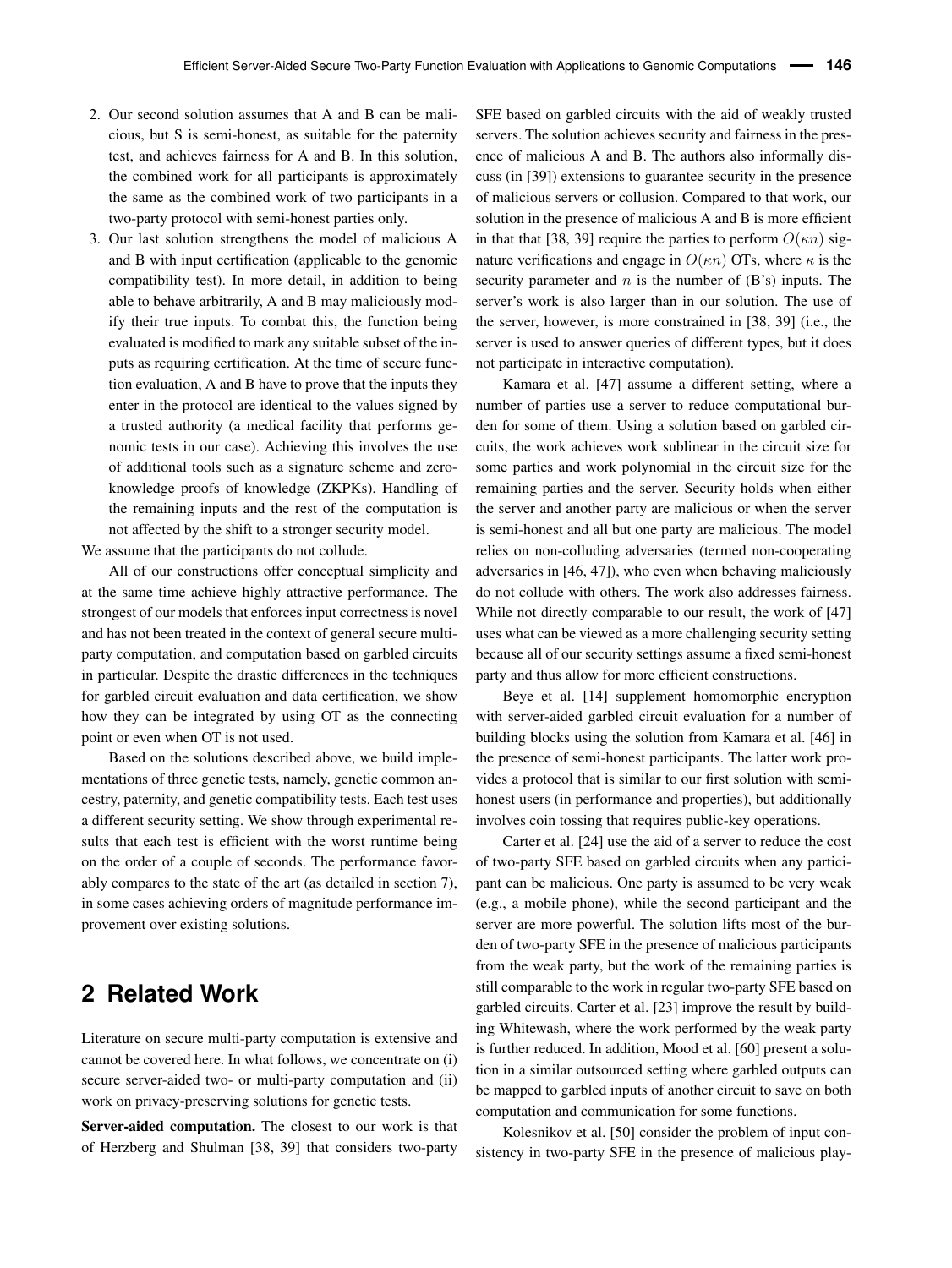ers with the aid of a semi-honest server. The goal is to ensure that both A and B enter the same input during multiple interactions, which is enforced with the help of the semi-honest server at low cost. This solution is not suitable for our goal of guaranteeing input correctness as a malicious participant can consistently provide incorrect inputs and by doing so violate privacy of possibly multiple users. Furthermore, there may not be multiple interactions between the same pair of users to enforce input consistency. That work also mentions the possibility of input certification in secure two-party computation, but we are not aware of realizations of this idea.

There are also publications [\[32,](#page-18-7) [43,](#page-18-8) [59\]](#page-18-9) in the three-party setting that utilize garbled circuits. Feige et al. [\[32\]](#page-18-7) studied minimal models for secure two-party computation and provided constructions for the setting in which a function *f* that produces a bit is to be evaluated on the inputs of parties A and B, but party C learns the result. Our first protocol for semihonest A and B is similar to one of the constructions sketched in that work (see section [5.1\)](#page-7-0). Two other concurrent to our work and independent publications [\[43,](#page-18-8) [59\]](#page-18-9) study secure threeparty computation in the presence of a single malicious party and offer efficient constructions based on garbled circuits. The solutions provided in both [\[43\]](#page-18-8) and [\[59\]](#page-18-9) are close in their efficiency to two-party protocols based on garbled circuits in the semi-honest setting, but neither can achieve fairness. In particular, [\[43\]](#page-18-8) shows security in the selective abort model while [\[59\]](#page-18-9) shows security in the standard model with abort.

Lastly, publications such as [\[25,](#page-17-9) [44\]](#page-18-10) put forward generic constructions for outsourcing secure computation to multiple servers. Unlike this work, the focus is on enabling clients to verify the result of the computation with the overall cost being insignificantly higher than the cost of securely evaluating the function itself. [\[44\]](#page-18-10) considers any number of clients and workers, while [\[25\]](#page-17-9) treats two-party computation that substantially reduces the work of one party by employing an extra worker.

We summarize complexity of constructions from prior and our work in Table [1.](#page-4-1) In the table, *u* denotes the number of non-free gates in function  $f$ ,  $\kappa_1$  ( $\kappa_2$ ) denotes a security parameter for symmetric (public key) cryptography,  $t_1$  ( $t_2$ ) is the number of A's  $(B's)$  input bits,  $t_3$  is the number of output bits,  $t_1^c$  ( $t_2^c$ ) is the number of certified bits in A's (B's) input, and  $t_1^n = t_1 - t_1^c$  ( $t_2^n = t_2 - t_2^c$ ) is the number of remaining input bits of A (B),  $\sigma$  and *s* are statistical security parameters (for the number of garbled circuits and encoding bits of an input bit in the malicious model). We use  $min(t, \kappa_1)$  public key operations for *t* (1-out-of-2) OTs with an OT extension and assume  $\kappa_2 > \kappa_1$ . The function is more complex in [\[38\]](#page-18-1) and  $u^*$  > *u*. Similarly,  $u'$  > *u* in [\[23\]](#page-17-8).

Genomic computation. There are a number of publications, e.g., [\[9–](#page-16-2)[11\]](#page-16-3) and others, that treat the problem of privately computing personalized medicine tests with the goal of choosing an optimal medical treatment or drug prescription. Ayday et al. [\[8\]](#page-16-4) also focus on privacy-preserving systems for storing genomic data by means of homomorphic encryption. Because personalized medicine is outside the scope of this work, we do not further elaborate on such solutions.

To the best of our knowledge, privacy-preserving paternity testing was first considered by Bruekers et al. in [\[15\]](#page-17-1). The authors propose privacy-preserving protocols for a number of genetic tests based on Short Tandem Repeats (STRs) (see section [3.1](#page-4-0) for detail). The tests include identity testing, paternity tests with one and two parents, and common ancestry testing on the Y chromosome. The proposed protocols for these tests are based on additively homomorphic public key encryption and are secure in the presence of semi-honest participants. Implementation results were not given in [\[15\]](#page-17-1), but Baldi et al. [\[12\]](#page-17-0) estimates that the paternity test in [\[15\]](#page-17-1) is several times slower than that in [\[12\]](#page-17-0). We thus compare our paternity test to the performance of an equivalent test in [\[12\]](#page-17-0).

Baldi et al. [\[12\]](#page-17-0) concentrate on a different representation of genomic data (in the form of fully-sequenced human genome) and provide solutions for paternity, drug testing for personalized medicine, and genetic compatibility. The solutions use private set intersection as the primary cryptographic building block in the two-party server-client setting. They were implemented and shown to result in attractive runtimes and we compare the performance of our paternity and compatibility tests to the results reported in [\[12\]](#page-17-0) in section [7.](#page-12-0)

Related to that is the work of De Cristofaro et al. [\[28\]](#page-17-10) that evaluates the possibility of using smartphones for performing private genetic tests. It treated paternity, ancestry, and personalized medicine tests. The protocol for the paternity test is the same as in [\[12\]](#page-17-0) with certain optimizations for the smartphone platform (such as performing pre-processing on a more powerful machine). The ancestry test is performed by sampling genomic data as using inputs of large size deemed infeasible on a smartphone. The implementation also used private set intersection as the building block. Our implementation, however, can handle inputs of very large sizes at low cost.

Two recent articles [\[37,](#page-18-11) [40\]](#page-18-12) describe mechanisms for private testing for genetic relatives and can detect up to fifth degree cousins. The solutions rely on fuzzy extractors. They encode genomic data in a special form and conduct testing on encoded data. The approach is not comparable to the solutions we put forward here as [\[37,](#page-18-11) [40\]](#page-18-12) are based on non-interactive computation and is limited to a specific set of functions.

Although not as closely related to our work as publications that implement specific genetic tests, there are also publications that focus on applications of string matching to DNA testing. One example is the work of De Cristofaro et al. [\[30\]](#page-17-11) that provides a secure and efficient protocol that hides the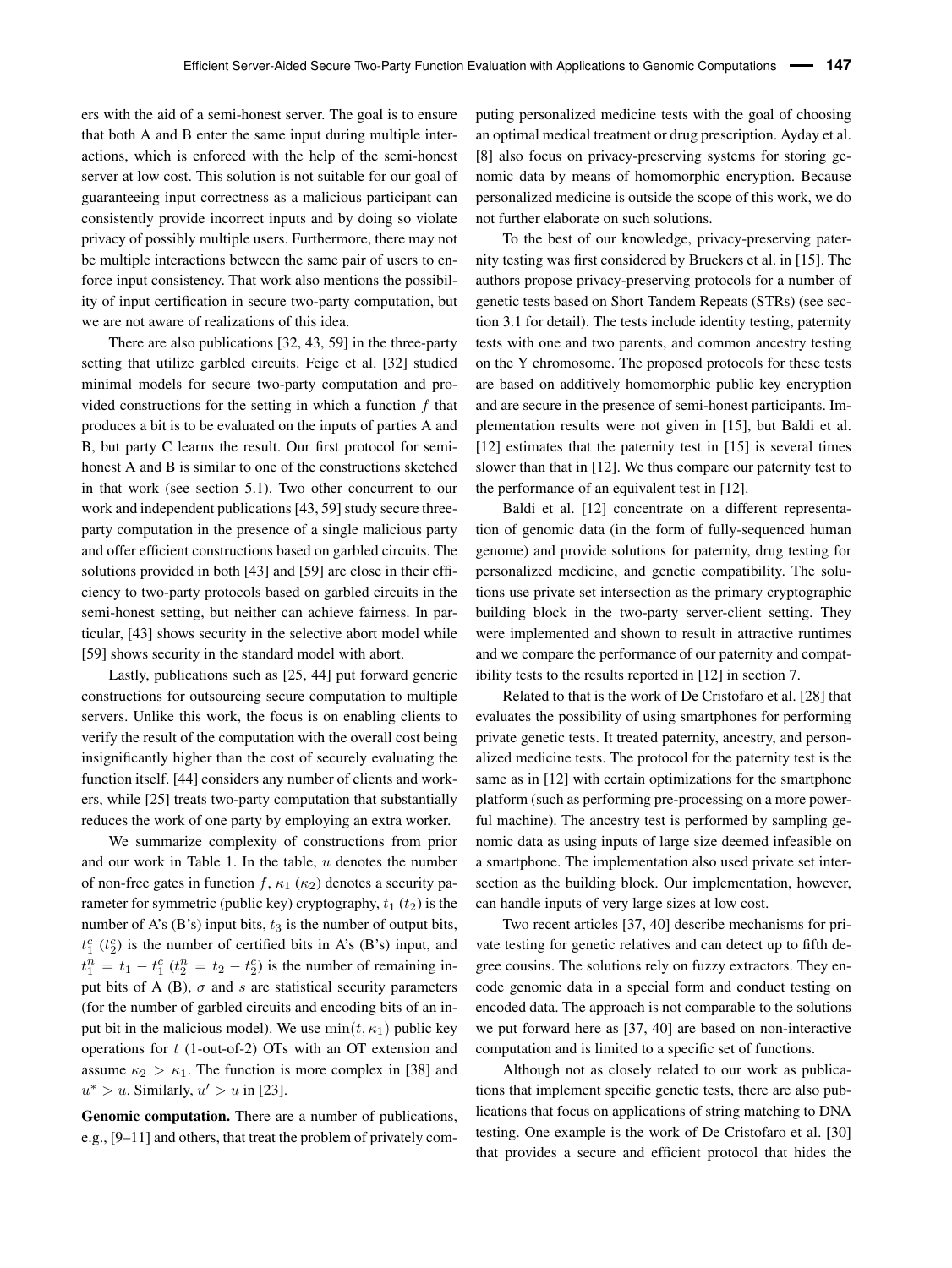|          | <b>Party</b>            | Communication                                                                                                           | Sym. key/hash op.                        | Public key operations               | <b>Security model</b> |
|----------|-------------------------|-------------------------------------------------------------------------------------------------------------------------|------------------------------------------|-------------------------------------|-----------------------|
| $[38]$ , | A                       | $O(\kappa_2(t_1 + s(t_2 + \kappa_1)) + t_3)$                                                                            | $O(s(t_2 + \kappa_1))$                   | $O(\kappa_1)$                       | malicious             |
| $[39]$   | в                       | $O(\kappa_2(t_1 + s(\kappa_1 + t_2)) + \kappa_1(u^* + t_3))$                                                            | $O(u^* + s(t_2 + \kappa_1))$             | $\overline{O(t_1}+s(t_2+\kappa_1))$ | A or B.               |
|          | $\overline{\mathbf{s}}$ | $O(\kappa_2(t_1 + s(t_2 + \kappa_1)) + \kappa_1(u^* + t_3))$                                                            | $O(u^*)$                                 | $O(t_1 + s(t_2 + \kappa_1))$        | fairness              |
|          | A                       | $O(\kappa_1(\sigma \cdot t_1 + t_2 + t_3))$                                                                             | $O(\sigma(t_1+t_2))$                     |                                     | malicious S.          |
| [47]     | B                       | $O(\kappa_1(\sigma(u+t_2)+t_1+t_3))$                                                                                    | $O(\sigma(u + t_1 + t_2))$               |                                     | semi-honest A & B     |
|          | $\overline{\mathbf{s}}$ | $O(\kappa_1(\sigma \cdot u + t_1 + t_2 + t_3))$                                                                         | $O(\sigma \cdot u)$                      |                                     | OR semi-honest S,     |
| $[24]$ , | A                       | $O(\kappa_1(\sigma t_3 + s t_1) + \kappa_2(\sigma t_2 + t_3 + k_1))$                                                    | $O(\sigma t_3)$                          | $O(\sigma t_3 + \kappa_1)$          | malicious A or B.     |
| [60]     | B                       | $O(\kappa_1(\sigma(st_1+t_2+t_3))+\kappa_2(\sigma t_2+t_3+k_1)) O(\sigma(u+st_1+t_2+t_3)) O(\sigma(t_2+t_3)+\kappa_1) $ |                                          |                                     | fairness              |
|          | S                       | $O(\kappa_1(\sigma(st_1+t_2+t_3)+\kappa_2(\sigma t_2+t_3))$                                                             | $O(\sigma(u+st_1+ts))$                   | $O(\sigma t_3)$                     | in [47] only          |
|          | A                       | $O(\kappa_1\sigma(t_1+t_3+\kappa_1))$                                                                                   | $O(\sigma(t_1+t_3+\kappa_1))$            |                                     |                       |
|          | B                       | $O((\kappa_1(\sigma+\kappa_1)(t_1+t_3+\kappa_1)+\sigma u')$                                                             | $O((\sigma + \kappa_1)(t_3 + \kappa_1))$ | $O(\kappa_1)$                       | malicious A & S       |
| $[23]$   |                         | $+t_2(\kappa_1+t_2))$                                                                                                   | $+\sigma u' + \kappa_1 t_1 + t_2$        |                                     | or malicious B        |
|          | S                       | $O((\kappa_1(\sigma + \kappa_1)(t_1 + t_3 + \kappa_1) + \sigma u')$                                                     | $O((\sigma + \kappa_1)(t_1 + t_3 +$      | $O(\kappa_1)$                       |                       |
|          |                         | $+t_2(\kappa_1+t_2))$                                                                                                   | $\kappa_1)+\sigma(u'+t_2))$              |                                     |                       |
| [43]     | any                     | $O(\kappa_1(u+t_3)+$                                                                                                    | O(u)                                     | $O(\min(t_1 + t_2, \kappa_1))$      | one                   |
|          |                         | $\kappa_2(t_1+t_2+\min(t_1+t_2,\kappa_1)))$                                                                             |                                          |                                     | malicious             |
| $[59]$   | any                     | $\overline{O(\kappa_1(u+t_1+t_2+t_3))}$                                                                                 | $O(u + t_1 + t_2)$                       |                                     | party                 |
| Proto-   | A                       | $O(\kappa_1 \cdot t_1 + t_3)$                                                                                           |                                          |                                     | semi-honest A & B,    |
| col 1    | B, S                    | $O(\kappa_1(u + t_1 + t_2 + t_3))$                                                                                      | O(u)                                     |                                     | mal. S, fairness      |
| Proto-   | A                       | $O(\kappa_1(t_1 + t_3))$                                                                                                | $O(t_3)$                                 |                                     | malicious A or B.     |
| col 2    | B                       | $O(\kappa_1(u+t_2+t_3)+\kappa_2\cdot\min(t_2,\kappa_1))$                                                                | O(u)                                     | $O(\min(t_2,\kappa_1))$             | semi-honest S.        |
|          | $\overline{s}$          | $O(\kappa_1(u + t_1 + t_2 + t_3) + \kappa_2 \cdot \min(t_2, \kappa_1))$                                                 | $O(u+t_3)$                               | $O(\min(t_2,\kappa_1))$             | fairness              |
|          | A                       | $O(\kappa_1(t_1+t_3)+\kappa_2\cdot t_1^c))$                                                                             | $O(t_3)$                                 | $O(t_1^c)$                          | as in                 |
| Proto-   | B                       | $O(\kappa_1(t_1+t_2+t_3)+$                                                                                              | O(u)                                     | $\overline{O(t_1^c + t_2^c +)}$     | protocol 2,           |
| col 3    |                         | $\kappa_2(t_2^c+\min(t_2^n,\kappa_1)))$                                                                                 |                                          | $\min(t_2^n, \kappa_1)$             | plus certified        |
|          | S                       | $O(\kappa_1(u+t_1+t_2+t_3))$                                                                                            | $O(u+t_3)$                               | $O(t_1^c + t_2^c +$                 | inputs for            |
|          |                         | $+\kappa_2(t_1^c+t_2^c+\min(t_2^n,\kappa_1)))$                                                                          |                                          | $\min(t_2^n, \kappa_1))$            | A and B               |

<span id="page-4-1"></span>**Table 1.** Complexity of constructions in prior and our work.

size of the pattern to be searched and its position within the genome. Another example is the work of Katz et al. [\[48\]](#page-18-13) that applies secure text processing techniques to DNA matching.

### **3 Preliminaries**

#### <span id="page-4-0"></span>**3.1 Genomic testing**

We next describe paternity, genetic compatibility, and ancestry tests. Genomic background can be found in Appendix [A.](#page-18-14)

Paternity test. This test is normally based on STRs (see Appendix [A\)](#page-18-14). One's STR profile consists of an ordered sequence of *N* 2-element sets  $S = \langle \{x_{1,1}, x_{1,2}\}, \{x_{2,1}, x_{2,2}\}, \ldots,$  ${x_{N,1}, x_{N,2}}$ , where each value corresponds to the number of repeats of a specific STR sequence at specific locations in the genome. For each STR *i*, one of  $x_{i,1}$  and  $x_{i,2}$  is inherited from the mother and one from the father.

Thus in the paternity test with a single parent, there are two STR profiles  $S = \langle \{x_{i,1}, x_{i,2}\} \rangle$  and  $S' = \langle \{x'_{i,1}, x'_{i,2}\} \rangle$ corresponding to the child and the contested father, respectively. To determine whether  $S'$  corresponds to the child's father, the test computes whether for each *i* the set  $\{x_{i,1}, x_{i,2}\}$ contains (at least) one element from the set  $\{x'_{i,1}, x'_{i,2}\}\$ . In other words, the test corresponds to the computation

<span id="page-4-2"></span>
$$
\bigwedge_{i=1}^{N} [\{x_{1,i}, x_{2,i}\} \cap \{x'_{1,i}, x'_{2,i}\} \neq \emptyset] = \text{True} \tag{1}
$$

When testing with both parents is performed, for each STR *i* one of  $x_{i,1}$  and  $x_{i,2}$  must appear in the mother's set and the other in the father's set. Using both parents' profiles increases the accuracy of the test, but even the single parent test has high accuracy for a small number *N* of well-chosen STRs (e.g., the US CODIS system utilizes  $N = 13$ , while the European SGM Plus identification method uses  $N = 10$ ).

Genetic compatibility test. Here we are interested in the genetic compatibility test where potential (or existing) partners would like to determine the possibility of transmitting to their children a genetic disease with Mendelian inheritance. In particular, if a specific mutation occurs in one allele, one of the alternative gene versions at a given location (called minor), it often has no impact on one's quality of life, but when the mutation occurs in both alleles (called major), the disease manifests itself in severe forms. If both partners silently carry a single mutation, they have a noticeable chance of conceiving a child carrying the major variety. Thus, a genetic compatibility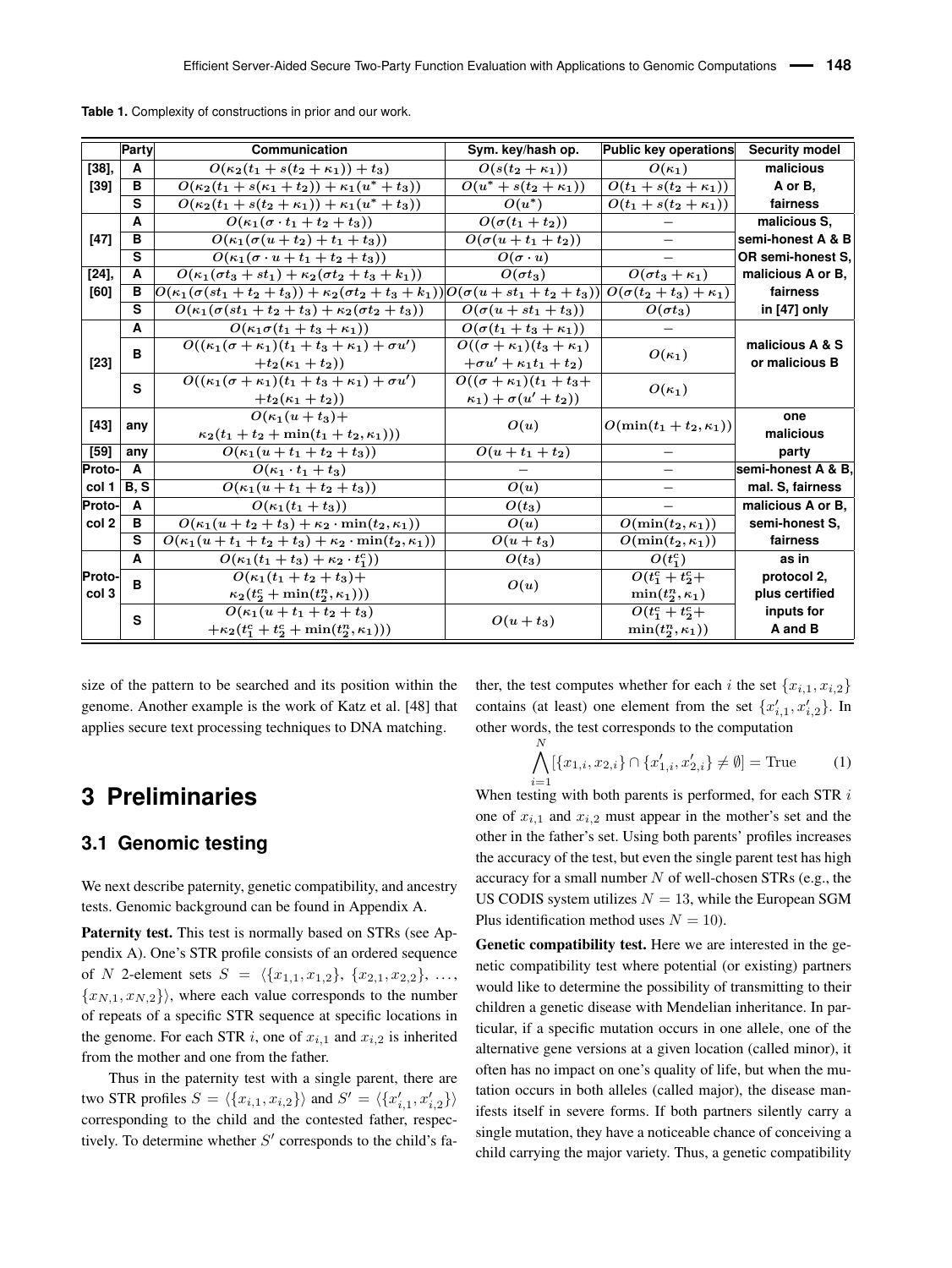test for a given genetic disease would test for the presence of minor mutations in both partners.

The current practice for screening for most genetic diseases consists of testing one SNP in a specific gene. It is, however, expected that in the future tests for more complex diseases (that involve multiple genes and mutations) will become available. Thus, a genetic disease can be characterized by a set of SNP indices and the corresponding values  $(i_1, b_1), \ldots$  $(i_t, b_t)$ , where  $i_j$  is the SNP index and  $b_j \in \{0, 1\}$  is the value it takes. Then if the same values are found in the appropriate SNPs of an individual, the individual is tested as positive (i.e., the individual is the disease carrier). If both partners test as positive, then the outcome of the genetic compatibility test will be treated as positive and otherwise it is negative.

Ancestry test. There are a number of tests that allow for various forms of ancestry testing, for example, tests using Ychromosome STRs (applicable to males only), mitochondrial DNA (mtDNA) test on the maternal line, and more general SNP-based tests for common ancestry or one's genealogy. Many such tests are not standardized and current ancestry and genealogy service providers often use proprietary algorithms. The advantage of STR-based tests is that normally only a relatively small number of STRs are tested, while SNP-based tests often utilize a large number of (or even all available) SNPs, but more distant ancestry can be learned from SNP-based tests. For improved accuracy it is also possible to perform one type of testing after the other. In either case, to determine the most recent common ancestor between two individuals, the markers from the two individuals are compared and their number determines how closely the individuals are related. Certain tests such as determining geographical regions of one's ancestors normally require genetic data from many individuals.

### <span id="page-5-0"></span>**3.2 Garbled circuit evaluation**

The use of garbled circuits allows two parties  $P_1$  and  $P_2$  to securely evaluate a Boolean circuit of their choice. That is, given an arbitrary function  $f(x_1, x_2)$  that depends on private inputs  $x_1$  and  $x_2$  of  $P_1$  and  $P_2$ , respectively, the parties first represent it as a Boolean circuit. One party, say *P*1, acts as a circuit generator and creates a garbled representation of the circuit by associating both values of each binary wire *i* (including input and output wires) with random labels  $\ell_i^0$  and  $\ell_i^1$ . The other party,  $P_2$ , acts as a circuit evaluator and evaluates the circuit in its garbled representation without knowing the meaning of the labels that it handles during the evaluation. The output labels can be mapped to their meaning and revealed to either or both parties. Additional details can be found in Appendix [A.](#page-19-0)

The basic approach is secure in the presence of a semi-honest circuit generator and a malicious evaluator [\[36\]](#page-18-15) (and the knowledge of valid labels for the output wires implicitly proves that the computation was performed correctly [\[35\]](#page-18-16)). However, extending the security to the malicious setting (when either party can be malicious) requires additional techniques which substantially degrade performance of the approach.

An important component of garbled circuit evaluation is 1-out-of-2 OT. It allows the circuit evaluator to obtain wire labels corresponding to its inputs. In particular, in OT the sender (i.e., circuit generator in our case) possesses two strings  $s_0$  and *s*<sup>1</sup> and the receiver (circuit evaluator) has a bit *σ*. OT allows the receiver to obtain string  $s_{\sigma}$  and the sender learns nothing. An OT extension allows any number of OTs to be realized with small additional overhead per OT after a constant number of regular more costly OT protocols (the number of which depends on the security parameter). The literature contains many realizations of OT and its extensions, including recent work, but in this work we primarily are interested in OT protocols and OT extensions secure in the presence of malicious participants (such as [\[42,](#page-18-17) [61,](#page-18-18) [62\]](#page-18-19) and others).

The fastest currently available approach for circuit generation and evaluation we are aware of is by Bellare et al. [\[13\]](#page-17-12). It is compatible with earlier optimizations, most notably the "free XOR" gate technique [\[52\]](#page-18-20) that allows XOR gates to be processed without cryptographic operations or communication, resulting in virtually no overhead for such gates.

### **3.3 Signature schemes with protocols and commitment schemes**

Our solution that enforces input correctness by means of user input certification relies on additional building blocks, which are signature schemes with protocols, commitment schemes, and zero-knowledge proofs of knowledge.

From the available signature schemes, e.g., [\[16,](#page-17-13) [17\]](#page-17-14) with the ability to prove knowledge of a signature on a message without revealing the message, the Camenisch-Lysyanskaya scheme [\[16\]](#page-17-13) is of interest to us. It uses public keys of the form  $(n, a, b, c)$ , where *n* is an RSA modulus and  $a, b, c$  are random quadratic residues in  $\mathbb{Z}_n^*$ . A signature on message m is a tuple (*e, s, v*), where *e* is prime, *e* and *s* are randomly chosen according to security parameters, and *v* is computed to satisfy  $v^e \equiv a^m b^s c \pmod{n}$ . A signature can be issued on a block of messages. To sign a block of  $t$  messages  $m_1, \ldots, m_t$ , the public key needs to be of the form  $(n, a_1, \ldots, a_t, b, c)$  and the signature is  $(e, s, v)$ , where  $v^e \equiv a_1^{m_1} \cdots a_t^{m_t} b^s c \pmod{n}$ .

Given a public verification key  $(n, a, b, c)$ , to prove knowledge of a signature (*e, s, v*) on a secret message *m*, one forms a commitment  $c = \text{Com}(m)$  and proves that she possesses a signature on the value committed in *c* (see [\[16\]](#page-17-13) for detail). The commitment *c* can consecutively be used to prove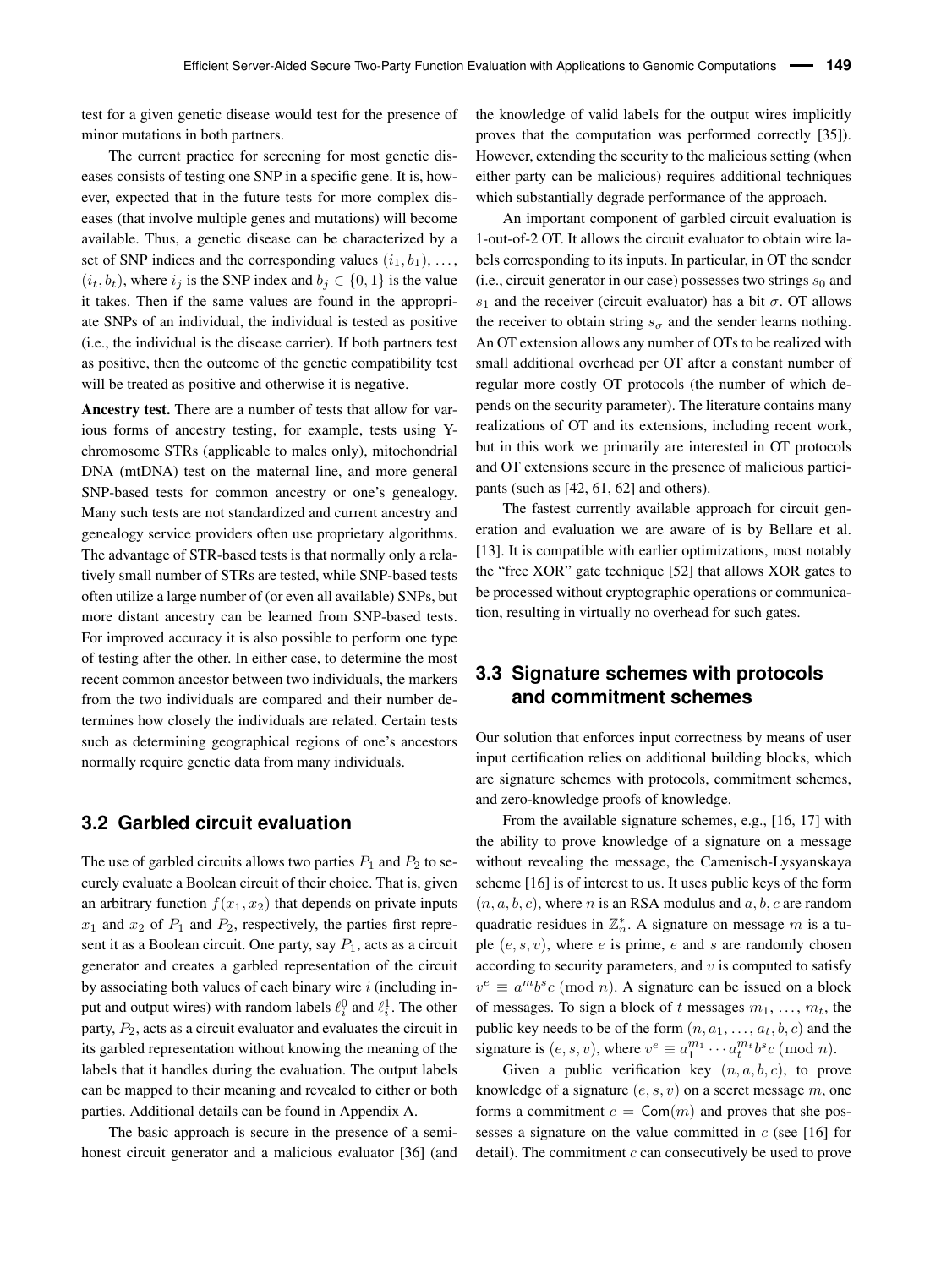additional statements about *m* in zero knowledge. Similarly, if one wants to prove statements about multiple messages included in a signature, multiple commitments will be formed.

The commitment scheme used in [\[16\]](#page-17-13) is that of Damgård and Fujisaki [\[27\]](#page-17-15). The setup consists of a public key (*n, g, h*), where *n* is an RSA modulus, *h* is a random quadratic residue in  $\mathbb{Z}_n^*$ , and *g* is an element in the group generated by *h*. The modulus *n* can be the same as or different from the modulus used in the signature scheme. For simplicity, we assume that the same modulus is used. To produce a commitment to *x* using the key  $(n, g, h)$ , one randomly chooses  $r \in \mathbb{Z}_n$  and sets  $\text{Com}(x, r) = g^x h^r \text{ mod } n.$  When the value of *r* is not essential, we may omit it and use  $Com(x)$  instead. This commitment scheme is statistically hiding and computationally binding. The values  $x, r$  are called the opening of  $Com(x, r)$ .

Zero-knowledge proofs of knowledge (ZKPKs) allow one to prove a particular statement about private values without revealing additional information besides the statement itself. Following [\[20\]](#page-17-16), we use notation *PK*{(*vars*) : *statement*} to denote a ZKPK of the given statement, where the values appearing in the parentheses are private to the prover and the remaining values used in the statement are known to both the prover and verifier. If the proof is successful, the verifier is convinced of the statement of the proof. For example,  $PK\{(\alpha): y = g_1^{\alpha} \lor y = g_2^{\alpha}\}\$  denotes that the prover knows the discrete logarithm of *y* to either the base  $g_1$  or  $g_2$ . Lastly, because a proof of knowledge of a signature is cumbersome to write in this detailed form, we use abbreviation  $\text{Sig}(x)$  and  $Com(x)$  to indicate the knowledge of a signature and commitment, respectively. For example,  $PK{\alpha}$  :  $Sig(\alpha) \wedge y =$ Com( $\alpha$ )  $\wedge$  ( $\alpha = 0 \vee \alpha = 1$ )} denotes a proof of knowledge of a signature on a bit committed to in *y*. Because proving the knowledge of a signature on *x* in [\[16\]](#page-17-13) requires a commitment to *x* (which is either computed as part of the proof or may already be available from prior computation), we explicitly include the commitment into all proofs of a signature.

## **4 Security Model**

We formulate security using the standard ideal/real model for secure multi-party computation, where the view of any adversary in the real protocol execution should be indistinguishable from its view in the ideal model where a trusted party (TP) evaluates the function. Because the server does not contribute any input, it is meaningful to consider that either A or B is honest since the goal is to protect the honest party.

As previously mentioned, we are primarily interested in the setting where the server is semi-honest, but parties A and B may either be semi-honest or fully malicious. Thus, we target security models where S complies with the computation, with the exception of the first setting of semi-honest A and B, where we get security in the presence of a malicious server for free. We similarly assume that the server will not collude with users (putting its reputation at risk) or let users affect its operation.

We obtain security settings where (1) A and B can be corrupted by a semi-honest adversary, while S can act on behalf of a fully malicious adversary and (2) A and B can be malicious, but the server is semi-honest. Because we assume that the parties (or the adversaries who corrupt them) do not collude, at any given point of time there might be multiple adversaries, but they are independent of each other. This is similar to the setting used in [\[46,](#page-18-4) [47\]](#page-18-2). We note that based on the security settings listed above, at most one adversary would be fully malicious. In other words, if in  $(2)$  A is malicious, the goal is to protect B who is assumed to not be malicious and S is semi-honest, while in (1) S can be malicious, while A and B are semi-honest. Kamara et al. [\[46\]](#page-18-4), however, show that in the presence of non-cooperating adversaries who corrupt only one party, showing security can be reduced to showing that the protocol is secure in the presence of semi-honest adversaries only, followed by proving for each malicious adversary  $A_i$  that the solution is secure in the presence of  $A_i$  when all other parties are honest. More precisely, we rely on the following lemma:

Lemma 1 ([\[46\]](#page-18-4)). *If a multi-party protocol* Π *between n parties*  $P_1, \ldots, P_n$  *securely computes*  $f$  *in the presence of (i) independent and semi-honest adversaries and (ii) a malicious*  $\mathcal{A}_i$  and honest  $\{\mathcal{A}_j\}_{j\neq i}$ , then  $\Pi$  is also secure in the presence *of an adversary* A*<sup>i</sup> that is non-cooperative with respect to all other semi-honest adversaries.*

This implies that in our setting (2) a solution secure in the presence of malicious A or B will also remain secure when A and B are corrupted by two independent malicious adversaries.

To model fairness, we modify the behavior of the TP in the ideal model to send  $\perp$  to all parties if any party chooses to abort (note that fairness is only applicable to A and B). We assume that A and B learn the result of evaluation of a predefined function  $f$  that takes input  $x_1$  from A and  $x_2$  from B, and the server learns nothing. Because our primary motivation is genomic computation, we consider single-output functions, i.e., both A and B learn  $f(x_1, x_2)$  (but two of our constructions support functions where A's and B's outputs differ and the remaining protocol in the present form loses only fairness).

Execution in the real model. The execution of protocol  $\Pi$  in the real model takes place between parties A, B, S and a subset of adversaries  $A_A$ ,  $A_B$ ,  $A_S$  who can corrupt the corresponding party. Let  $A$  denote the set of adversaries present in a given protocol execution. A and B receive their respective inputs *x<sup>i</sup>* and a set of random coins  $r_i$ , while S receives only a set of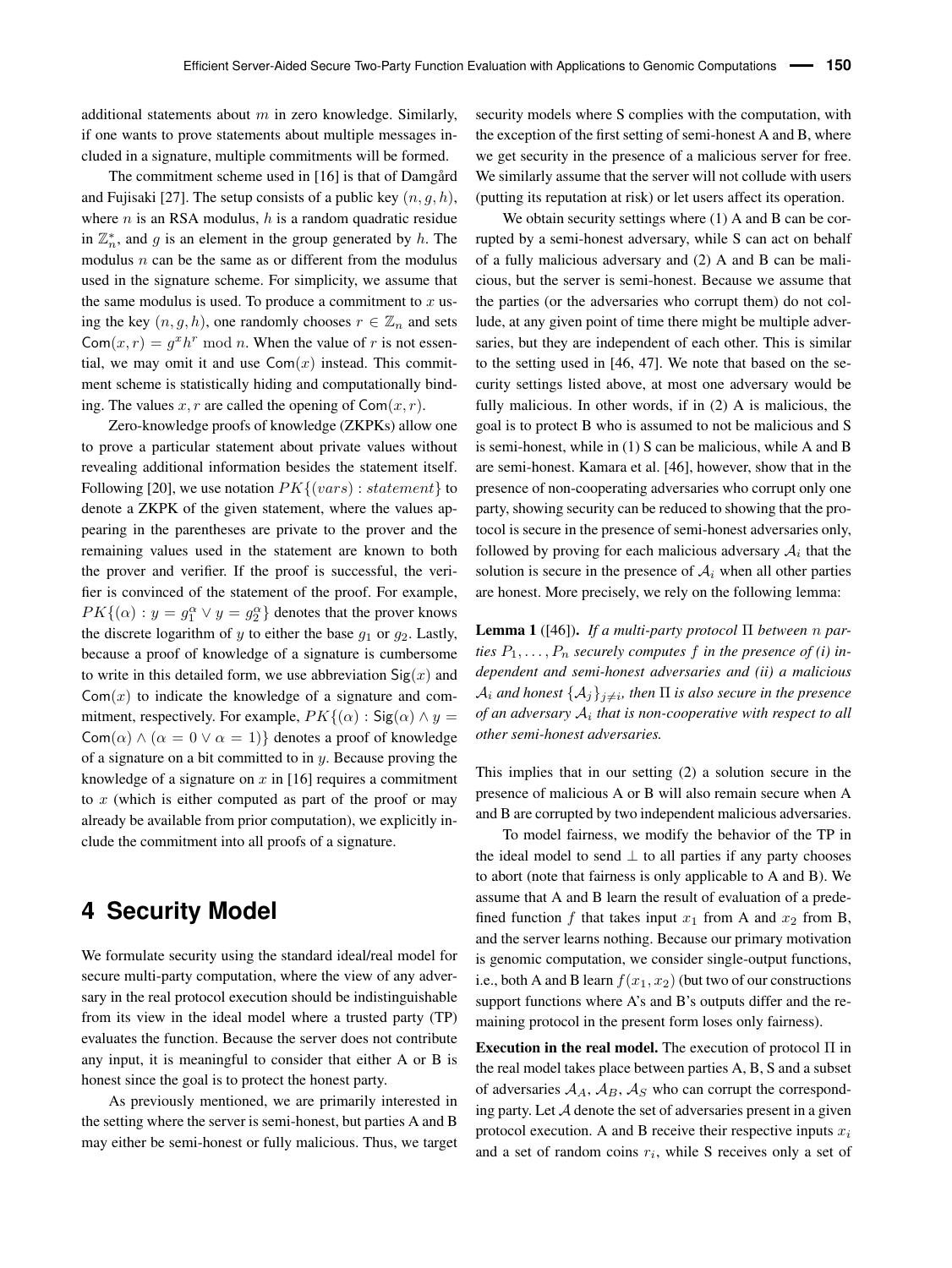random coins *r*3. All parties also receive security parameter 1 *<sup>κ</sup>*. Each adversary receives all information that the party it corrupted has and a malicious adversary can also instruct the corresponding corrupted party to behave in a certain way. For each  $A_X \in \mathcal{A}$ , let VIEW<sub>II</sub>,  $A_X$  denote the view of the adversary  $\mathcal{A}_X$  at the end of an execution of  $\Pi$ . Also let OUT<sup>hon</sup> denote the output of the honest parties (if any) after the same execution of the protocol. Then for each  $A_X \in \mathcal{A}$ , we define the partial output of a real-model execution of Π between A, B, S in the presence of A by REAL<sub>II</sub>,  $A_X(\kappa, x_1, x_2, r_1, r_2, r_3) \stackrel{\text{def}}{=}$  $VIEW_{\Pi,\mathcal{A}_X} \cup \mathrm{OUT}_{\Pi,\mathcal{A}}^{\mathrm{hon}}.$ 

Execution in the ideal model. In the ideal model, all parties interact with a TP party who evaluates *f*. Similar to the real model, the execution begins with A and B receiving their respective inputs  $x_i$  and each party (A, B, and S) receiving security parameter 1<sup>*κ*</sup>. Each honest (semi-honest) party sends to the TP  $x_i' = x_i$  and each malicious party can send an arbitrary value  $x_i'$  to the TP. If  $x_1$  or  $x_2$  is equal to  $\perp$  (empty) or if the TP receives an abort message, the TP returns  $\perp$  to all participants. Otherwise, A and B receive  $f(x'_1, x'_2)$ . Let  $\text{OUT}_{f,\mathcal{A}}^{\text{hon}}$  denote the output returned by the TP to the honest parties and let  $OUT_{f,\mathcal{A}_X}$  denote the output that corrupted party  $A_X \in \mathcal{A}$  produces based on an arbitrary function of its view. For each  $A_X \in \mathcal{A}$ , the partial output of an ideal-model execution of  $f$  between A, B, S in the presence of  $A$  is denoted  $\mathbf{b}$ y IDEAL<sub>*f*</sub>, $\mathcal{A}_X$ ( $\kappa, x_1, x_2$ )  $\stackrel{\text{def}}{=} \text{OUT}_{f, \mathcal{A}_X} \cup \text{OUT}_{f, \mathcal{A}}^{\text{hon}}$ .

Definition 1 (Security). *A three-party protocol* Π *between A, B, and S securely computes f if for all sets of probabilistic polynomial time (PPT) adversaries* A *in the real model, for all*  $x_i$  *and*  $\kappa \in \mathbb{Z}$ *, there exists a PPT transformation*  $S_X$  *for*  $\mathcal{A}_X \in \mathcal{A}$  *such that*  $\text{REAL}_{\Pi, \mathcal{A}_X}(\kappa, x_1, x_2, r_1, r_2, r_3) \stackrel{c}{\approx}$  $\text{IDEAL}_{f, \mathcal{S}_X}(\kappa, x_1, x_2)$ , where each  $r_i$  is chosen uniformly at *random and*  $\stackrel{c}{\approx}$  *denotes computational indistinguishability.* 

To model the setting where some of the inputs of A and/or B are certified, we augment the function *f* to be executed with the specification of what inputs are to be certified and two additional inputs *y*<sup>1</sup> and *y*<sup>2</sup> that provide certification for A's and B's inputs, respectively. Then in the ideal model execution, the TP will be charged with additionally receiving  $y_i$ 's. If the TP does not receive all inputs or if upon receiving all inputs some inputs requiring certification do not verify, it sends  $\perp$  to all parties. In the real model execution, verification of certified inputs is built into  $\Pi$  and besides using two additional inputs  $y_1$  and *y*<sup>2</sup> the specification of the execution remains unchanged.

<span id="page-7-1"></span>Definition 2 (Security with certified inputs). *A three-party protocol* Π *between A, B, and S securely computes f if for all sets of PPT adversaries*  $\mathcal A$  *in the real model, for all*  $x_i, y_i$ *, and* 

 $\kappa \in \mathbb{Z}$ , there exists a PPT transformation  $\mathcal{S}_X$  for each  $\mathcal{A}_X$  ∈ A such that  $REAL_{\Pi,A_X}(\kappa,x_1,x_2,y_1,y_2,r_1,r_2,r_3) \propto$  $\text{IDEAL}_{f, \mathcal{S}_X}(\kappa, x_1, x_2, y_1, y_2)$ , where each  $r_i$  is chosen uni*formly at random.*

## **5 Server-Aided Computation**

In this section we detail our solutions for server-aided two party computation based on garbled circuits. The current description is general and can be applied to any function *f*. In section [6](#page-11-0) we describe how these constructions can be applied to genomic tests to result in fast performance.

#### <span id="page-7-0"></span>**5.1 Semi-honest A and B, malicious S**

Our first security setting is where A and B are semi-honest and S can be malicious. The main intuition behind the solution is that when A and B can be assumed to be semi-honest and a solution based on garbled circuit evaluation is used, we will charge S with the task of evaluating a garbled circuit. That is, security is maintained in the presence of malicious server because garbled circuit evaluation techniques are secure in the presence of a malicious evaluator. Next, we notice that if A and B jointly form garbled representation of the circuit for the function *f* they would like to evaluate, both of them can have access to the pairs of labels  $(\ell_i^0, \ell_i^1)$  corresponding to the input wires. Thus, they can simply send the appropriate label  $\ell_i^b$  to S for evaluation purposes for their value of the input bit *b* for each input wire. This eliminates the need for OT and results in a solution that outperforms a two-party protocol in the presence of only semi-honest participants. The same idea was sketched in [\[32\]](#page-18-7) (with the difference that S was to learn the output). The use of a pseudo-random function PRF :  $\{0,1\}^k \times \{0,1\}^* \to \{0,1\}^k$  with security parameter  $\kappa$ for deriving wire labels in the scheme is as in [\[59\]](#page-18-9).

A more detailed description of the solution, which we denote as Protocol 1, is given next. In what follows, let *m* denote the total number of wires in a circuit (including input and output wires), wires  $1, \ldots, t_1$  correspond to A's input, wires  $t_1+1, \ldots, t_1+t_2$  correspond to B's input, and the last  $t_3$  wires  $m-t_3+1, \ldots, m$  correspond to the output wires. We also use  $\kappa$  to denote security parameter (for symmetric key cryptography). Notation  $a \stackrel{R}{\leftarrow} U$  means that the value of *a* is chosen uniformly at random from the set *U*. The protocol is written to utilize the free XOR technique, where  $\ell_i^0 \oplus \ell_i^1$  must take the same value  $\Delta$  for all circuit wires *i* and the last bit of  $\Delta$  is 1.

In Protocol 1, the easiest way for A and B to jointly choose random values is for one party to produces them and commu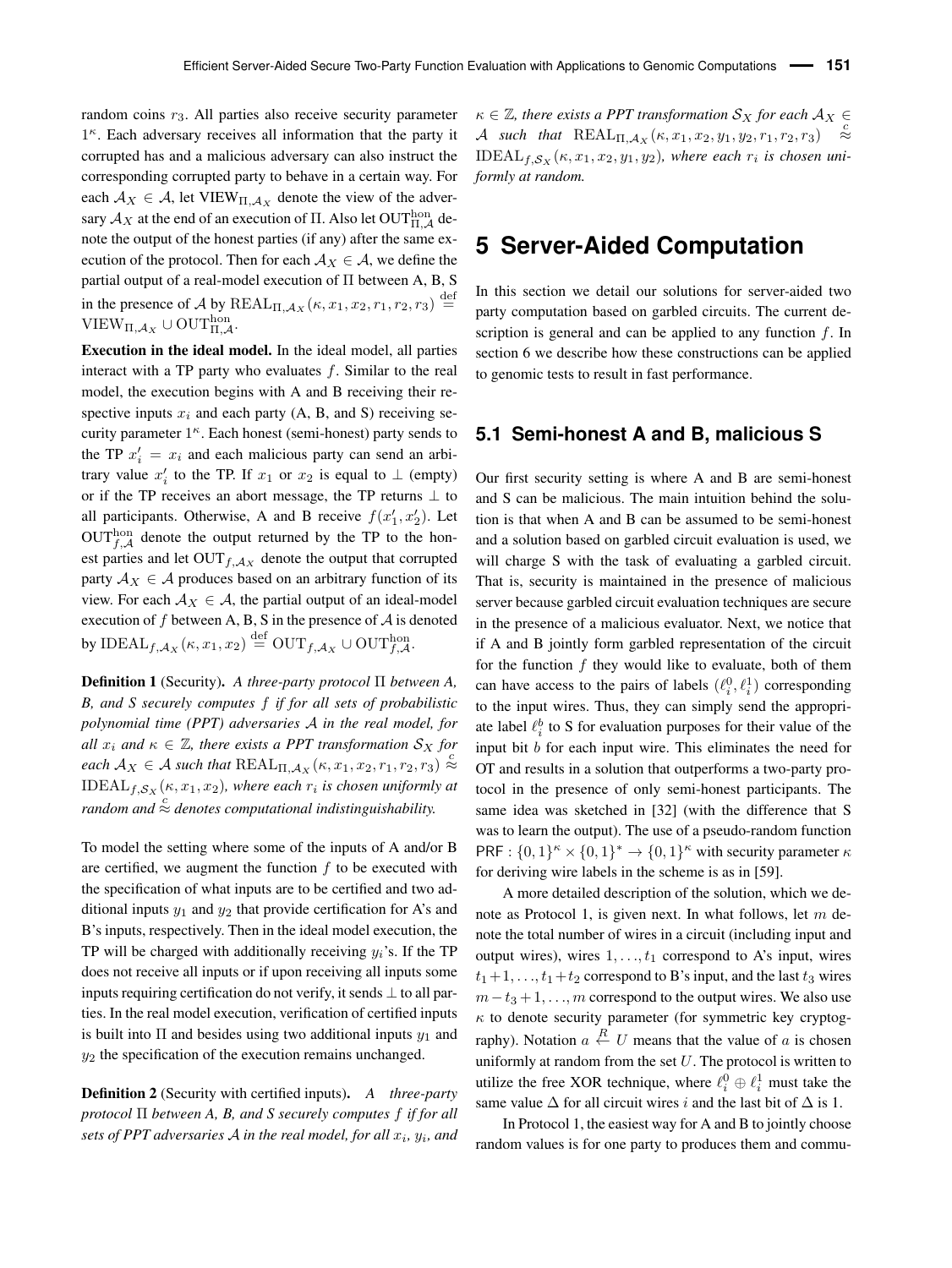**Input:** A has private input  $x_1$ , B has private input  $x_2$ , and S has no private input.

**Output:** A and B learn  $f(x_1, x_2)$ , S learns nothing.

#### Protocol 1:

- 1. A and B jointly choose  $\delta \stackrel{R}{\leftarrow} \{0,1\}^{\kappa-1}, k \stackrel{R}{\leftarrow} \{0,1\}^{\kappa}$ , and set  $\Delta = \delta ||1$ . They jointly produce *m* pairs of garbled labels as  $\ell_i^0 =$ PRF(*k*, *i*) and  $\ell_i^1 = \ell_i^0 \oplus \Delta$  for  $i \in [1, m]$ , garble the gates to produce garbled circuit  $\mathcal{G}_f$  for *f*, and send  $\mathcal{G}_f$  to S.
- 2. For each  $i \in [1, t_1]$ , A locates the *i*th bit  $b_i$  of her input and sends to S the label  $\ell_i^{b_i}$  of the corresponding wire *i* in the garbled circuit.
- 3. Similarly, for each bit  $j \in [1, t_2]$ , B locates the *j*th bit  $b_j$  of his input and sends to S the label  $\ell_{i+t_1}^{b_j}$  of the corresponding wire  $i + t_1$  in the garbled circuit.
- 4. S evaluates the circuit on the received inputs and returns to B the computed label  $\ell_i^b$  for each output wire  $i \in [m - t_3 + 1, m]$ . B forwards all received information to A.
- 5. For each  $\ell_i^b$  returned by S ( $i \in [m t_3 + 1, m]$ ), A and B do the following: if  $\ell_i^b = \ell_i^0$ , set  $(i - m + t_3)$ th bit of the output to 0, if  $\ell_i^b = \ell_i^1$ , set  $(i - m + t_3)$ th bit of the output to 1, otherwise abort.

nicate to the other party. In this solution, the combined work of A and B is linear in the size of the circuit for *f*. The work, however, can be distributed in an arbitrary manner as long as S receives all garbled gates (e.g., a half of  $\mathcal{G}_f$  from A and the other half from B). Besides equally splitting the work of circuit garbling between the parties, an alternative possibility is to let the weaker party (e.g., a mobile phone user) to do work sublinear in the circuit size. Let A be a weak client, who delegates as much work as possible to B. Then B generates the entire garbled circuit and sends it to S, while A will only need to create  $t_1$  label pairs corresponding to her input, to be used in step 2 of the protocol. Upon completion of the result, A learns the output from B (i.e., there is no need for A to know labels for the output wires). Thus, the work and communication of the weaker client is only linear in the input and output sizes.

Security of this solution can be stated as follows, and the proof is deferred to the full version due to space constraints.

Theorem 1. *Protocol 1 fairly and securely evaluates function f in the presence of semi-honest A and B and malicious S.*

#### **5.2 Semi-honest S, malicious A and B**

To maintain efficiency of the previous solution by avoiding the cost of OT, we might want to preserve the high-level structure of the computation in the first solution. Now, however, because A and B can be malicious, neither of them can rely on the other party in garbling the circuit correctly. To address this, each of A and B may garble their own circuit for *f*, send it to S, and S will be in charge of evaluating both of them and performing a consistency check on the results (without learning the output). With this solution, A would create label pairs for her input bits/wires for both garbled circuits and communicate one set of pairs to B who uses them in constructing his circuit. What this achieves is that now A can directly send to S the labels corresponding to her input bits for circuit evaluation for both circuits. B performs identical operations. There is still no need to perform OT, but two security issues arise: (1) A and B must be forced to provide consistent inputs into both circuits and (2) regardless of whether the parties learn the output (e.g., whether the computation is aborted or not), a malicious party can learn one bit of information about the other party's input (by constructing a circuit that does not correspond to *f*) [\[41,](#page-18-21) [57\]](#page-18-22). While the first issue can be inexpensively addressed using the solution of [\[50\]](#page-18-6) (which works in the presence of malicious users and semi-honest server), the second issue will still stand with this structure of the computation.

Instead of allowing for (1-bit) information leakage about private inputs, we change the way the computation takes place. If we now let the server garble the circuit and each of the remaining parties evaluate a copy of it, the need for OT (for both A and B's inputs) arises. We, however, were able to eliminate the use of OT for one of A and B and construct a solution that has about the same cost as a single two-party solution in the semi-honest model. At a high-level, it proceeds as follows: A creates garbled label pairs  $(\ell_i^0, \ell_i^1)$  for the wires corresponding to her inputs only and sends them to S. S uses the pairs to construct a garbled circuit for *f* and sends it to B. S and B engage in OT, at the end of which B learns labels corresponding to his input bits. Also, A sends to B the labels corresponding to her input bits, which allows B to evaluate the circuit. We note that because A may act maliciously, she might send to B incorrect labels, which will result in B's inability to evaluate the circuit. This, however, is equivalent to A aborting the protocol. In either case, neither A nor B learn any output and the solution achieves fairness. Similarly, if B does not perform circuit evaluation correctly, neither party learns the output.

The next issue that needs to to addressed is that of fairly learning the output. We note that S cannot simply send the label pairs for the output wires to A and B as this would allow B to learn the output and deny A of this knowledge. Instead, upon completion of garbled circuit evaluation, B sends the computed labels to A. With the help of S, A verifies that the labels A possesses are indeed valid labels for the output wires without learning the meaning of the output. Once A is satisfied, she notifies S who sends the label pairs to A and B, both of whom can interpret and learn the result. We note that malicious A can report failure to S even if verification of the validity of the output labels received from B was successful. Once again, this is equivalent to A aborting the protocol, in which case neither party learns the output and fairness is maintained.

Our solution is given as Protocol 2 and uses a hash function  $H: \{0,1\}^* \to \{0,1\}^{\kappa}$  that we treat as a random oracle.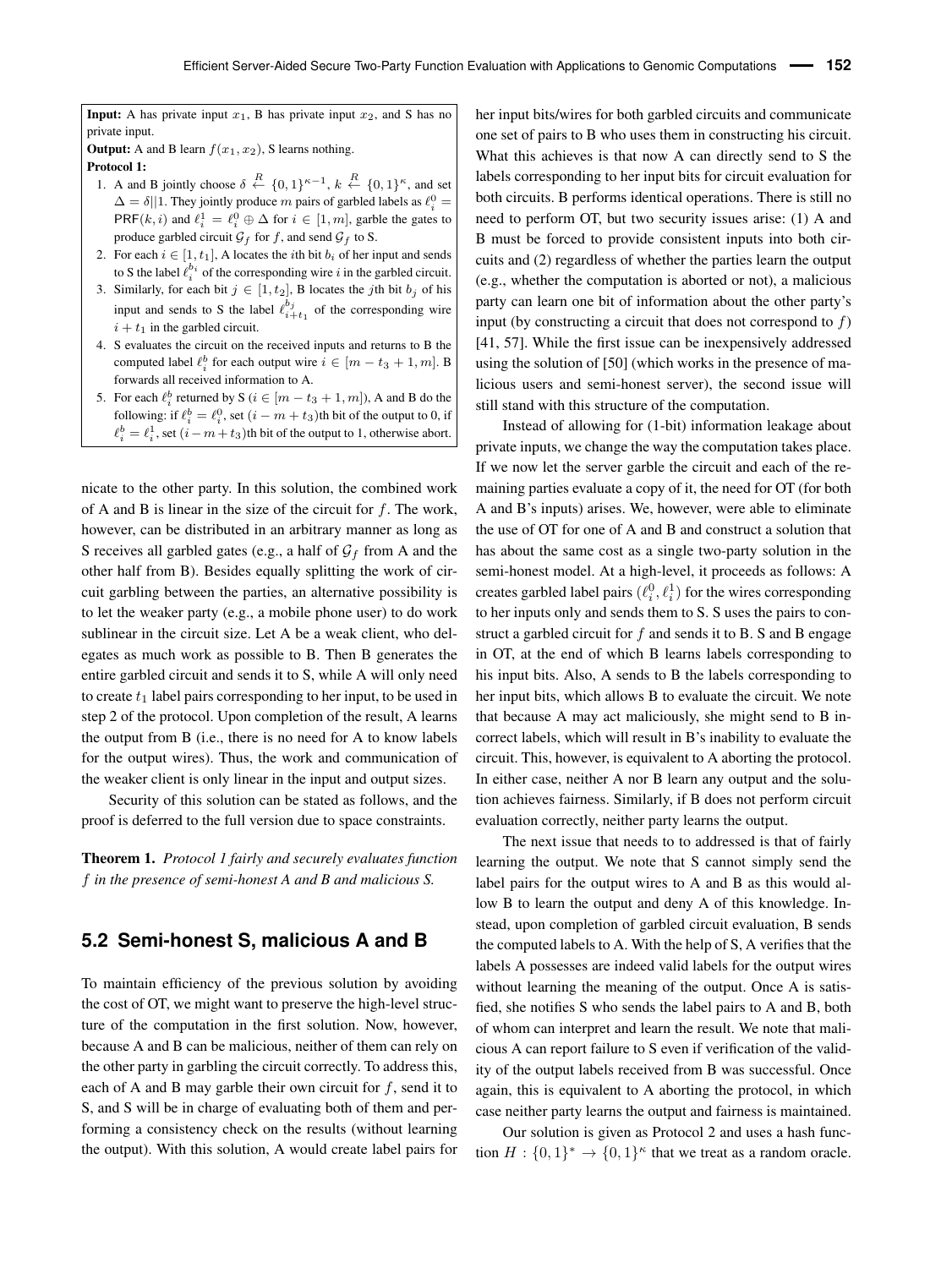**Input:** A has private input  $x_1$ , B has private input  $x_2$ , and S has no private input.

**Output:** A and B learn  $f(x_1, x_2)$ , S learns nothing.

#### Protocol 2:

- 1. S chooses  $\delta \stackrel{R}{\rightarrow} \{0,1\}^{\kappa-1}, k_1 \stackrel{R}{\rightarrow} \{0,1\}^{\kappa}, k_2 \stackrel{R}{\rightarrow} \{0,1\}^{\kappa}$  and sets  $\Delta = \delta ||1$ . S sends  $\Delta$  and  $k_1$  to A.
- 2. S computes wire labels  $\ell_i^0$  = PRF( $k_1, i$ ) for  $i \in [1, t_1]$ ,  $\ell_i^0$  = PRF( $k_2$ ,  $i - t_1$ ) for  $i \in [t_1 + 1, m]$ , and sets  $\ell_i^1 = \ell_i^0 \oplus \Delta$  for  $i \in [1, m]$ . S then constructs garbled gates  $\mathcal{G}_f$  and sends  $\mathcal{G}_f$  to B.
- 3. S and B engage in *t*<sup>2</sup> instances of 1-out-of-2 OT, where S assumes the role of the sender and uses  $t_2$  label pairs  $(\ell^0_{t_1+i}, \ell^1_{t_1+i})$  for  $i \in [1, t_2]$  corresponding to B's input wires as its input and B assumes the role of the receiver and uses his  $t_2$  input bits  $b_i$  as the input into the protocol. As the result of the interaction, B learns garbled labels  $\ell_{t_1+i}^{b_i}$  for  $i \in [1, t_2]$ .
- 4. A computes labels  $\ell_i^0 = \text{PRF}(k_1, i)$  for  $i \in [1, t_1]$  and sends to  $B \ell_i^{b_i}$  for her input bits  $b_i$ , where  $\ell_i^1 = \ell_i^0 \oplus \Delta$  for any  $b_i = 1$ .
- 5. After receiving the labels for his own and A's input, B evaluates the circuit, learns the output labels  $\ell_i^{b_i}$  for  $i \in [m - t_3 + 1, m]$ and sends them to A.
- 6. A requests from S output verification constructed as follows: For each output wire *i*, S computes  $H(\ell_i^0), H(\ell_i^1)$ , randomly permutes the tuple, and sends it to A.
- 7. For each label  $\ell_i$  received from B in step 5, A computes  $H(\ell_i)$ and checks whether the computed value appear among  $H(\ell_i^b)$ ,  $H(\ell_i^{1-b})$  received from S in step 6. If the check succeeds for all output wires, A notifies S of success and aborts otherwise.
- 8. Upon receiving confirmation of success from A, S sends  $(\ell_i^0, \ell_i^1)$ for all output wires *i* to A and B, who recover the output.

We show security of this solution in a hybrid model where the parties are given access to a trusted entity computing OT. The proof can be found in Appendix [C.](#page-19-1)

<span id="page-9-1"></span>Theorem 2. *Protocol 2 fairly and securely evaluates function f in the presence of malicious A or B and semi-honest S in the hybrid model with ideal implementation of OT and where H is modeled as a random oracle.*

### <span id="page-9-0"></span>**5.3 Semi-honest S, malicious A and B with input certification**

We next consider an enhanced security setting in which malicious A and B are enforced to provide correct inputs in the computation. This enforcement is performed by requiring A and B to certify their inputs prior to protocol execution and prove the existence of certification on the inputs they enter.

The basic structure of our solution in this stronger security model remains the same as in Protocol 2, but we extend it with a novel mechanism for obliviously verifying correctness of the inputs. The intricate part of this problem is that signature schemes use public-key operations, while garbled circuit evaluation deals with randomly generated labels and symmetric key operations. In what follows, we describe the intuition behind our solution followed by more detailed explanation.

Suppose that the party whose inputs are to be verified participates in an OT protocol on her inputs as part of garbled circuit evaluation (i.e., the party is the circuit evaluator and acts as the receiver in the OT). Then if we use the variant of OT known as committed oblivious transfer (COT) (also called verifiable OT in some literature), the party will submit commitments to the bits of her input as part of OT computation and these commitments can be naturally tied to the values signed by a third party authority by means of ZKPKs (i.e., without revealing anything other than equality of the signed values and the values used in the commitments). Several COT schemes that we examined (such as in [\[45,](#page-18-23) [49\]](#page-18-24)), however, had disadvantages in their performance and/or complex setup assumptions (such as requiring the sender and receiver to hold shares of the decryption key for a homomorphic public-key encryption scheme). We thus choose to integrate input certification directly with a conventional OT protocol by Naor and Pinkas [\[61\]](#page-18-18).

Before we proceed with further description, we discuss the choice of the signature scheme and the way knowledge of a signature is proved. Between the main two candidates of signature schemes with protocols [\[16\]](#page-17-13) and [\[17\]](#page-17-14), we chose the one from [\[16\]](#page-17-13) because it uses an RSA modulus. In application like ours, zero-knowledge statements are to be proved across different groups. This requires the use of statistically-hiding zeroknowledge proofs that connect two different groups through a setting in which the Strong RSA assumption (or, more generally, the difficulty of *e*th root extraction) holds [\[18,](#page-17-17) [27,](#page-17-15) [34\]](#page-18-25). Thus, the public key of the third party certification authority can be conveniently used as the common setup for other interaction between the prover and verifier. This has important implications on the use of such solutions in practice. (If multiple signatures are issued by multiple authorities, i.e., medical facilities in our application, one of the available public keys can be used to instantiate the common setup.)

Recall that in Protocol 2, B obtains the labels corresponding to his input from S via OT, while A knows all label pairs for her input wires and simply sends the appropriate labels to B. Now both of them have to prove to S that the inputs they enter in the protocol have been certified by a certain authority. For simplicity, in what follows we assume that all of A's and B's inputs are to be verified. (If this is not the case and only a subset of the inputs should be verified, the computation associated with input verification described below is simply omitted for some of the input bits.) Let us start with the verification mechanism for B, after which we treat the case of A.

B engages in the Naor-Pinkas OT in the role of the receiver. The details of the OT protocol are given in Appendix [A.](#page-19-0) As part of OT, B forms two keys  $PK_0$  and  $PK_1$ , where  $PK_\sigma$ is the key that will be used to recover  $m_{\sigma}$ . Thus, if we want to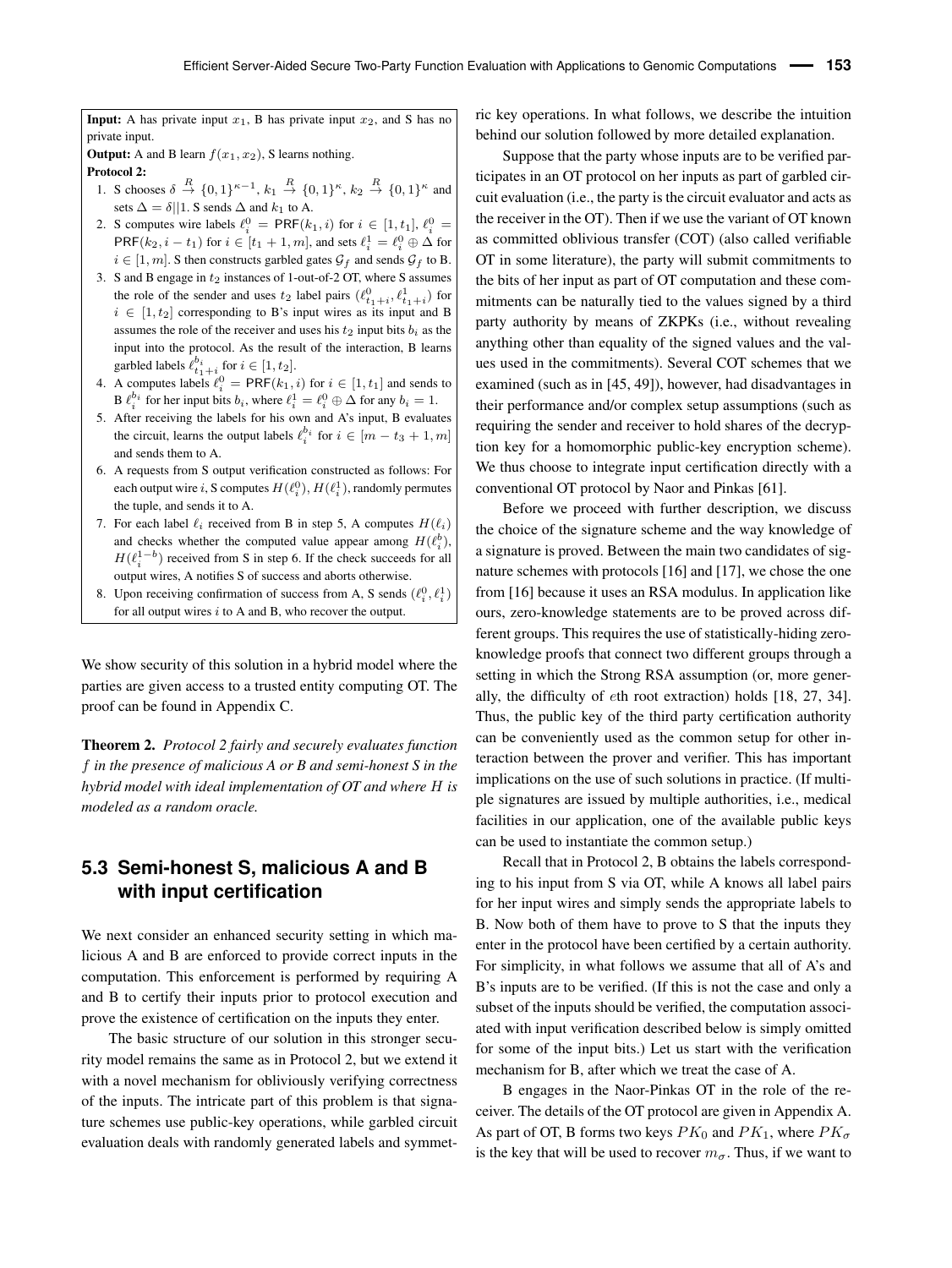enforce that  $\sigma$  corresponds to the bit for which B has a signature from a certification authority, B must prove that he knows the discrete logarithm of  $PK_\sigma$  where  $\sigma$  is the signed bit. More formally, the statement B has to prove in zero knowledge is *PK*{( $\sigma$ , $\beta$ ) : Sig( $\sigma$ )  $\wedge$  *y* = Com( $\sigma$ )  $\wedge$  (( $\sigma$  = 0  $\wedge$  *PK*<sub>0</sub> =  $(\hat{g}^{\beta}) \vee (\sigma = 1 \wedge PK_1 = \hat{g}^{\beta}))\}.$  In other words, B has a signature on 0 and knows the discrete logarithm of  $PK_0$  to the base  $\hat{g}$  (i.e., constructed  $PK_0$  as  $\hat{g}^k$ ) or B has a signature on 1 and knows the discrete logarithm of  $PK_1$  to the same base. Using a technically more precise PK statement for showing that  $\sigma$  is 0 or 1 would result in the PK statement above be re-written as *PK*{( $\sigma$ , $\alpha$ , $\beta$ ) : Sig( $\sigma$ )  $\wedge$   $y = \text{Com}(\sigma, \alpha) = g^{\sigma}h^{\alpha} \wedge ((y =$  $h^{\alpha} \wedge PK_0 = \hat{g}^{\beta}$ )  $\vee$   $(y/g = h^{\alpha} \wedge PK_1 = \hat{g}^{\beta})$ )}. We note that it is known how to realize this statement as a ZKPK as it uses only conjunction and disjunction of discrete logarithm-based sub-statements (see, e.g., [\[21\]](#page-17-18)). Executing this ZKPK would allow S to verify B's input for a particular input wire if B has a signature on a bit. In practice, however, a signature is expected to be on messages from a larger space than {0*,* 1} and thus a single signature will need to be used to provide inputs for several input wires in the circuit. This can be accomplished by, in addition to using a commitment on the signed message, creating commitments to the individual bits and showing that they correspond to the binary representation of the signed message. Then the commitments to the bits of the message are linked to the keys generated in each instance of the OT. More formally, the ZKPK statement for a *t*-bit signed value would become:

$$
PK\{(\sigma, \sigma_1, ..., \sigma_t, \alpha, \alpha_1, ..., \alpha_t) : \text{Sig}(\sigma) \land y = g^{\sigma}h^{\alpha} \land y_1 = g^{\sigma_1}h^{\alpha_1} \land ... \land y_t = g^{\sigma_t}h^{\alpha_t} \land \sigma = \sum_{i=1}^t 2^{i-1}\sigma_i\}
$$
 (2)

$$
PK\{(\sigma_i, \alpha_i, \beta_i) : y_i = g^{\sigma_i} h^{\alpha_i} \wedge ((y_i = h^{\alpha_i} \wedge PK_0^{(i)} = \hat{g}^{\beta_i})
$$

$$
\vee (y_i/g = h^{\alpha_i} \wedge PK_1^{(i)} = \hat{g}^{\beta_i}))\}.
$$
 (3)

Notation  $PK_0^{(i)}$  and  $PK_1^{(i)}$  denotes the public keys used in the *i*th instance of Naor-Pinkas OT. [\[21\]](#page-17-18) shows how to prove that discrete logarithms satisfy a given linear equation.

Furthermore, it is likely that signatures will contain multiple messages (e.g., a genetic disease name and the outcome of its testing). In those cases, multiple messages from a single signature can be used as inputs into the garbled circuit or, depending on the function *f*, there might be other arrangements. For instance, one message can be used to provide inputs into the circuit and another be opened or partially open. It is not difficult to generalize equations [2](#page-10-0) and [3](#page-10-1) to cover such cases.

We now can proceed with the description of the mechanism for verifying A's inputs. Recall that for each bit *i* of her input, A has label pairs  $(\ell_i^0, \ell_i^1)$  and later sends to B the label  $\ell_i^{b_i}$  corresponding to her input bit *b<sub>i</sub>*. As before, consider first

the case when A holds a signature on a single bit. To prove that the label  $\ell_i^{b_i}$  sent to B corresponds to the bit for which she possesses a signature, we have A commit to the label  $\ell_i^{b_i}$  and prove to S that either the commitment is to  $\ell_i^0$  and she has a signature on 0 or the commitment is to  $\ell_i^1$  and she has a signature on 1. Let the commitment be  $c_i = \text{Com}(\ell_i^{b_i}, r_i)$ . Then if verification of the ZKPKs for each input bit was successful, S forwards each  $c_i$  to B together with the garbled circuit. Now when A sends her input label  $\ell_i^{b_i}$  to B, she is also required to open the commitment  $c_i$  by sending  $r_i$  to B. B will proceed with circuit evaluation only if  $c_i = g^{\hat{\ell}_i} h^{\hat{r}_i}$  for each bit *i* of A's input, where  $\hat{\ell}_i^{b_i}$  and  $\hat{r}_i$  are the values B received from A.

More formally, the statement A proves to S in ZK is *PK*{(*σ*,  $\alpha$ ,  $\beta$ ,  $\gamma$ ) : Sig(*σ*)  $\land$   $y = g^{\sigma}h^{\alpha} \land z = g^{\beta}h^{\gamma} \land ((y =$  $h^{\alpha} \wedge z/g^{\ell_i^0} = h^{\gamma} \vee (y/g = h^{\alpha} \wedge z/g^{\ell_i^1} = h^{\gamma}))\}.$  Similar to the case of B's input verification, this ZKPK can be generalized to use a single signature with multiple bits input into the circuit. More precisely, the statement in equation [2](#page-10-0) remains unchanged, while the second statement becomes:

<span id="page-10-2"></span>
$$
PK\{(\sigma_i, \alpha_i, \beta_i, \gamma_i) : y_i = g^{\sigma_i} h^{\alpha_i} \wedge z_i = g^{\beta_i} h^{\gamma_i} \wedge
$$
  

$$
((y_i = h^{\alpha_i} \wedge z_i / g^{\ell_i^0} = h^{\gamma_i}) \vee (y_i / g = h^{\alpha_i} \wedge z_i / g^{\ell_i^1} = h^{\gamma_i})).
$$
  
(4)

We summarize the overall solution as Protocol 3 in Appendix [B.](#page-19-2) Its security can be stated as follows:

<span id="page-10-0"></span>Theorem 3. *Protocol 3 fairly and securely evaluates function f in the presence of malicious A or B and semi-honest S in the hybrid model with ideal implementation of OT and where H is a hash function modeled as a random oracle and inputs of A and B are verified according to definition [2.](#page-7-1)*

<span id="page-10-1"></span>Because the structure of the computation in Protocol 3 is the same as in Protocol 2 and primarily only ZKPKs have been added (that have corresponding simulators in the ideal model), we defer the proof to the full version of this work.

Before we conclude this section, let us comment on the possibility of using OT extensions in combination with certified inputs. First, notice that when only a subset of the input bits is to be verified, OT and OT extensions for the remaining input bits can be used as before. Second, if there is a computational benefit to using an OT extension instead of individual instances of OT, the benefit of an OT extension is not going to be as pronounced as in the regular case with no input certification. OT extensions allow the number of public key operations to be bounded by the security parameter and be independent of the number of input bits, while with certified inputs the number of public key operations is inevitably linear in the number of input bits being verified. For example, jumping ahead to experimental results, we see that computation in Protocol 3 in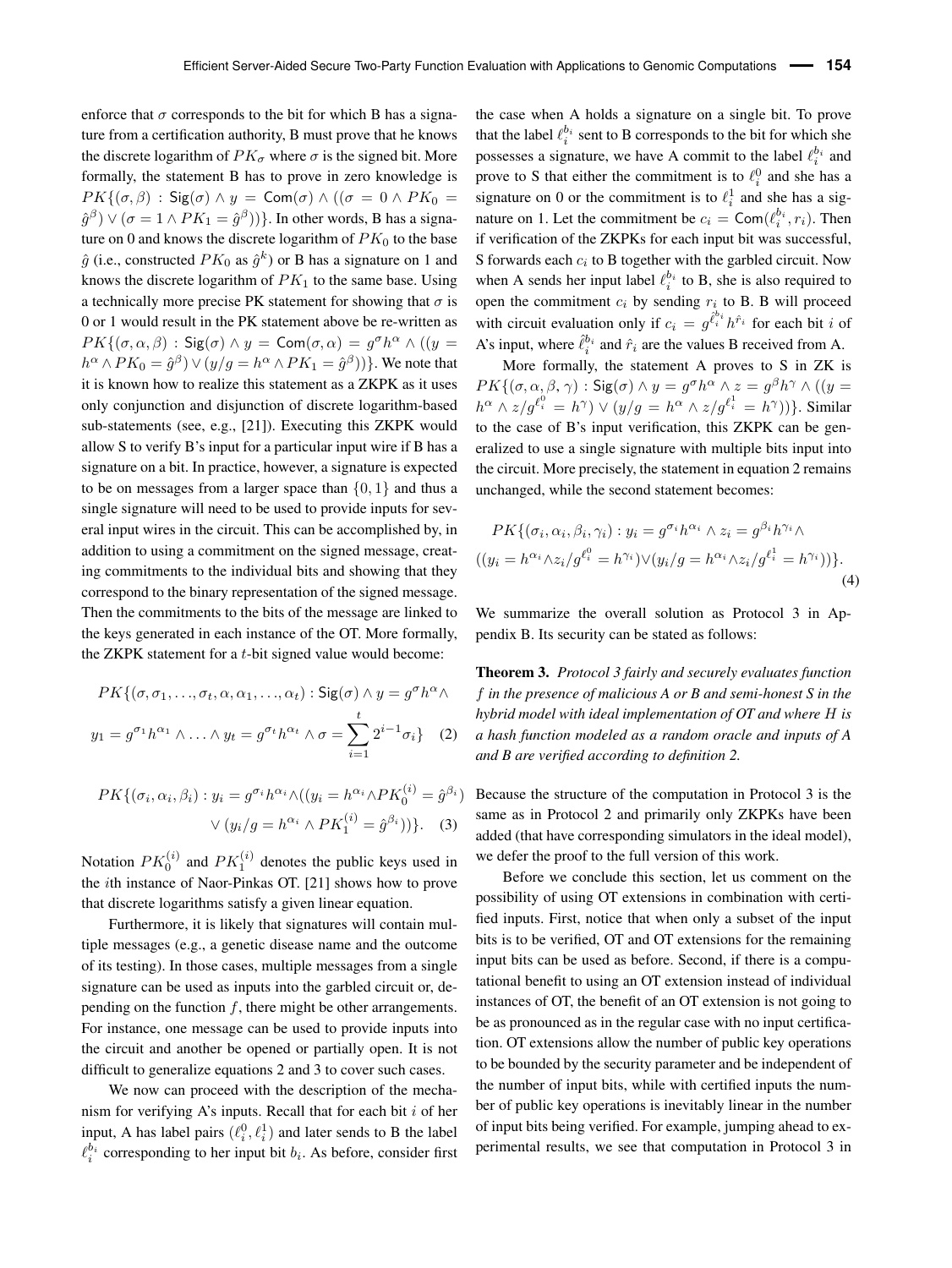Table [8](#page-17-19) is 1 to 5 orders of magnitude larger for any given party than in Protocol 2 in Table [7](#page-16-5) due to the use of certified inputs. This tells us that employing an OT extension in combination with certified inputs will have a negligible effect on the performance of Protocol 3. Furthermore, applicability of each individual OT extension mechanism to the case of certified inputs will likely need to be considered on a case by case basis and we leave this as a direction for future research. Publications that adapt OT extensions to new models (such as [\[51\]](#page-18-26)) can be used as a starting point, but do not easily apply to our setting.

## <span id="page-11-0"></span>**6 Private Genomic Computation**

For all types of genomic computation we assume that A has information extracted from her genome, which she privately stores. Similarly, B stores data associated with his genome. A and B may enter some or all of their data into the computation and they may also compute a function of their individual data, which will be used as the input into the joint computation.

Ancestry test. This test would often be invoked when A and B already know to be related or have reasons to believe to be related. Under such circumstances, they are unlikely to try to cheat each other. For that reason, we use the solution with semi-honest A and B to realize this test. (Under the circumstances that this security model is not acceptable for some users A and B, they can always proceed with an alternative solution from this or other work, but we use the first protocol.) Because SNP-based tests are most general and can provide information about recent as well as distant ancestry, we build a circuit that takes a large number of SNPs from two individuals and counts the number of positions with the same values. The computed value is then compared to a number of thresholds to determine the closest generation in which the individuals have the same ancestor.

To compute the number of SNPs which are equal in the DNA of two individuals, the circuit first proceeds by XORing two binary input vectors from A and B (recall that the value of each SNP is a bit) and then counts the number of bits that differ in a hierarchical manner. That is, in the first round of additions, every two adjacent bits are added and the result is a 2-bit integer. In the second round of additions, every two adjacent results from the first round are added resulting in 3-bit sums. This process continues in  $\lceil \log_2 t \rceil$  rounds of additions, where *t* is the size of A's and B's input, and the last round performs only a single addition. As mentioned earlier, the result can be interpreted by performing a number of comparisons at the end, but the cost of final comparisons is insignificant compared to the remaining size of the circuit.

Paternity test. We assess that the security setting with malicious users A and B is the most suitable for running paternity tests. That is, the participants may be inclined to tamper with the computation to influence the result of the computation. It is, however, difficult to learn the other party's genetic information by modifying one's input into the function. In particular, recall from equation [1](#page-4-2) that the output of a paternity test is a single bit, which indicates whether the exact match was found. Then if a malicious participant engages in the computation with the same victim multiple times and modifies the input in the attempt to discover the victim's genomic data, the single bit output does not help the attacker to learn how his inputs are to be modified to be closer to the victim's input. The situation is different when the output of the computation reveals information about the distance between the inputs of A and B, but we do not consider such computation in this work. Thus, we do not use input certification for paternity tests.

This test would normally be run between an individual and a contested father of that individual according to the computation in equation [1.](#page-4-2) We thus implement the computation in equation [1](#page-4-2) using a Boolean circuit. For each *i*, the circuit XORs the vectors  $\langle x_{i,1}, x_{i,2}, x_{i,1}, x_{i,2} \rangle$  and  $\langle x'_{i,1}, x'_{i,1}, x'_{i,2}, x'_{i,2} \rangle$  and compares each of the four value in the resulting vector to 0. The (in)equality to 0 testing is performed using  $k - 1$  OR gates, where  $k$  is the bitlength of all  $x_{i,j}$ 's and  $x'_{i,j}$ 's. Finally, we compute the AND of the results of the 4 equality tests, OR the resulting bits across *i*'s, and output the complement of the computed bit.

Genetic compatibility test. When A and B want to perform a compatibility test, we assume that they want to evaluate the possibility of their children inheriting at least one recessive genetic disease. Thus, we assume that A and B agree on a list of genetic diseases to be included in the test (this list can be standard, e.g., suggested by S or a medical association). Because performing a test for a specific genetic disease is only meaningful if both parties wish to be tested for it, we assume that A and B can reconcile the differences in their lists.

To maximize privacy, we construct the function *f* to be as conservative as possible. In particular, given a list of genetic diseases *L*, A and B run a compatibility test for each disease  $D \in L$ , and if at least one test resulted in a positive outcome, the function will output 1, and otherwise it will output 0. That is, the function can be interpreted as producing 1 if A and B's children have a chance of inheriting the major variety for at least one of the tested diseases; and producing 0 means that their children will not inherit the major variety for any of the diseases in *L*. Evaluating this function can be viewed as the first step in A and B's interaction. If the output was 1, they may jointly decide to run more specific computation to determine the responsible disease or diseases themselves.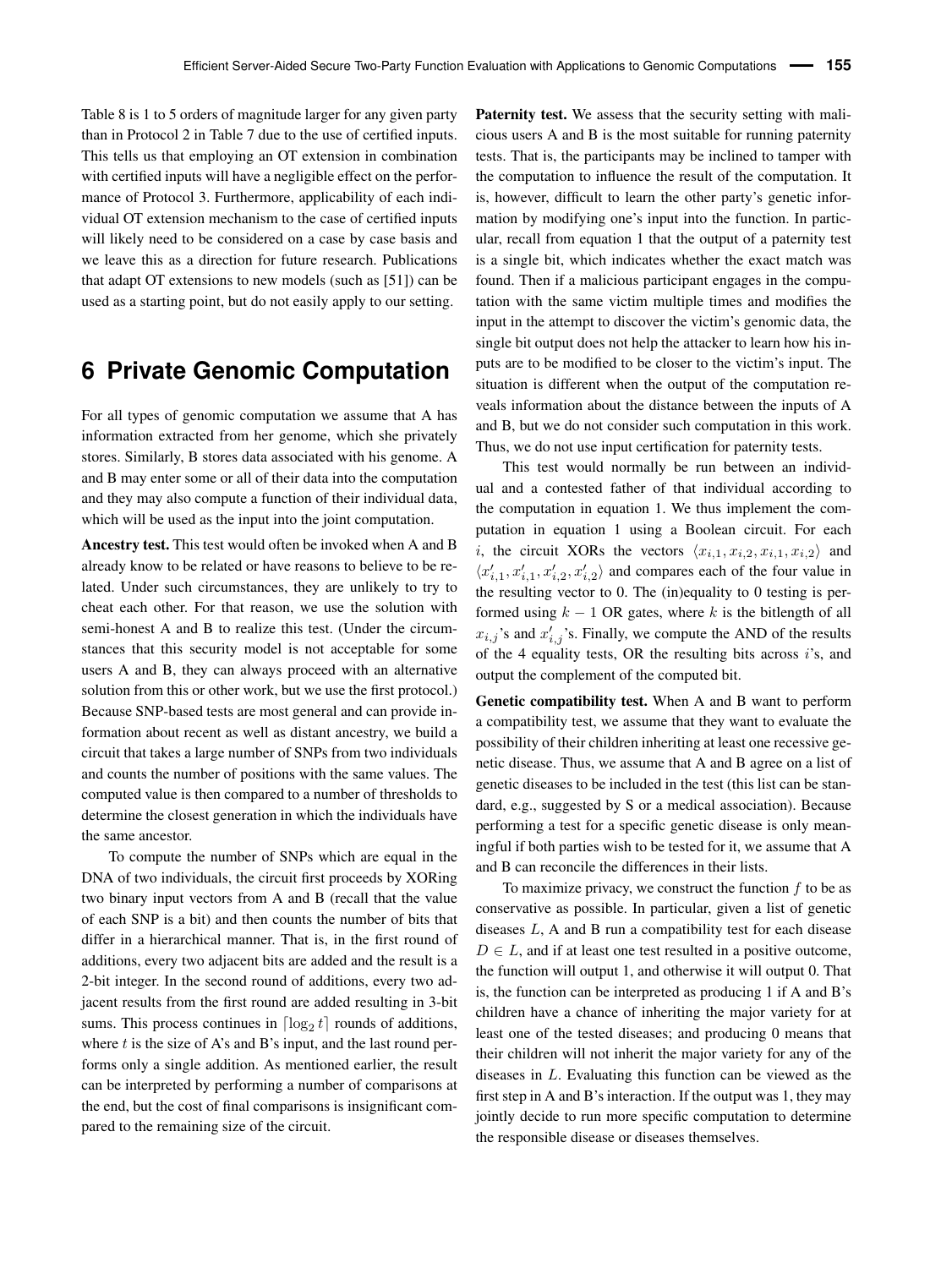The above means that for each  $D \in L$ , A can locally run the test to determine whether she is a carrier of *D*. B performs the same test on his data. Thus, A's and B's input into *f* consists of |*L*| bits each and the result is 1 iff ∃*i* such that A's and B's *i*th input bits are both 1. This computation can be realized as a simple circuit consisting of |*L*| AND and |*L*|−1 OR gates.

Next, notice is that it is easy for malicious A or B to learn sensitive information about the other party by using certain inputs. That is, if a malicious user sets all his input bits to 1, he will be able to learn whether the other party is a carrier of least one disease in *L*. This poses substantial privacy concerns, particularly for matchmaking services that routinely run genetic compatibility tests between many individuals. Thus, we require that A and B certify the results of testing for each genetic disease on the list (e.g., by a medical facility) and enter certified inputs into the computation. (Note that the medical facility that performs sequencing can also certify the test results; alternatively, the medical facility performing test certification will require genome certification from the facility that performed sequencing.) This means that the server-aided solution with certified inputs will be used for secure computation.

For each disease  $D \in L$ , the signature will need to include the name of the disease  $D$  and the test outcome  $\sigma$ , which we assume is a bit. Then if we target efficient the computation, the disease names will not be input into the circuit, but instead S will verify that A's signature used for a particular input wire includes the same disease name as B's signature used for an equivalent input wire. A simple way to achieve this is to reveal list *L* to S and reveal the name of the disease including in each signature (without revealing the signature itself). If we assume that each issued signature is on the tuple  $(D, \sigma)$ , i.e., the signature was produced as  $v^e \equiv a_1^D a_2^{\sigma} b^s c$ , all that is needed is to adjust the value used in the ZKPK of the signature by  $\frac{1}{a_2^D}$  by both the sender and the verifier for each  $D \in L$  (we refer the reader to [\[16\]](#page-17-13) for details). S will need to check that all conditions appear in the same order among A's and B's inputs (i.e., the sequences of diseases are identical) before proceeding with the rest of the protocol. Revealing the set of diseases used in the compatibility test would not constitute violation of privacy if such a set of conditions is standard or suggested by S itself.

When, however, the parties compose a custom set of genetic diseases for their genetic compatibility testing and would like to keep the set private, they may be unwilling reveal the set of diseases to S. We propose that the parties instead prove that they are providing results for the same conditions without revealing the conditions themselves to the server. The difficulty in doing so arises from the fact that S interacts independently with A and B (possibly at non-overlapping times) and A and B are not proving any joint statements together. Our idea of proving that inputs of A and B correspond to the same sequence of diseases consists of forming a sequence of commitments to the

diseases in *L*, the openings of which are known to both A and B. That is, A and B jointly generate a commitment to each disease using shared randomness and used those commitments at the time of proving that their inputs have been certified. Then if A supplies commitments  $Com_1, \ldots$ ,  $Com_t$  and proves that the committed values correspond to the diseases in her signatures, S will check that B supplies the same sequence of commitments and also proves that the committed values are equal to the diseases in the signatures he possesses. This will ensure that A and B supply input bits for the same sequence of diseases. To jointly produce the commitments, we have both A and B contribute their own randomness and the resulting commitment will be a function of A's and B's contribution. It can proceed as follows (recall that A and B can be malicious):

- 1. A chooses a random  $r_A$  and sends to B  $c_A = \text{Com}(r_A, z)$ .
- 2. B chooses a random  $r_B$  and sends to A  $c_B = \text{Com}(r_B, z')$ .
- 3. A and B open their commitments by exchanging  $(r_A, z)$ and  $(r_B, z')$  and verify that they match  $c_A$  and  $c_B$ , resp.
- 4. They form joint randomness as  $r = r_A \oplus r_B$  and use it to construct commitment Com(*D, r*).

Then the (high-level) statement that A and B prove about their inputs is  $PK{\alpha, \sigma}$  :  $Sig(\alpha, \sigma) \wedge y_1 = Com(\alpha) \wedge y_2 =$  $Com(\sigma)$ } using  $y_1$  shared between A and B, while the remaining portion is specific to A and B as detailed in section [5.3.](#page-9-0)

### <span id="page-12-0"></span>**7 Performance Evaluation**

In this section, we report on the results of our implementation. The implementation was written in C/C++ using Miracl library [\[5\]](#page-16-6) for large number arithmetic and JustGarble library [\[4\]](#page-16-7) for garbled circuit implementation. We provide experimental results for ancestry, paternity, and compatibility tests implemented as described in section [6](#page-11-0) as well as additional functions, on all of which we further elaborate below. The security parameters for symmetric key cryptography and statistical security were set to 128. The security parameter for public key cryptography (for both RSA modulus and discrete logarithm setting) was set to 1536. Additionally, the security parameter for the group size in the discrete logarithm setting was set to 192. All tests (for A, B, and S) were run on a quad-core 3.2GHz machine with Intel i5-3470 processor running Red Hat Linux 2.6.32 in a single core. Note that in practice S is expected to have more powerful hardware and the runtimes can be significantly reduced by utilizing more cores. All experiments were run 5 times, and the mean value is reported.

To provide additional insights into which protocol component is main performance bottleneck, we separately report computation times for different parts of each solution (e.g., garbled circuit evaluation, OT, etc.). Furthermore, we sepa-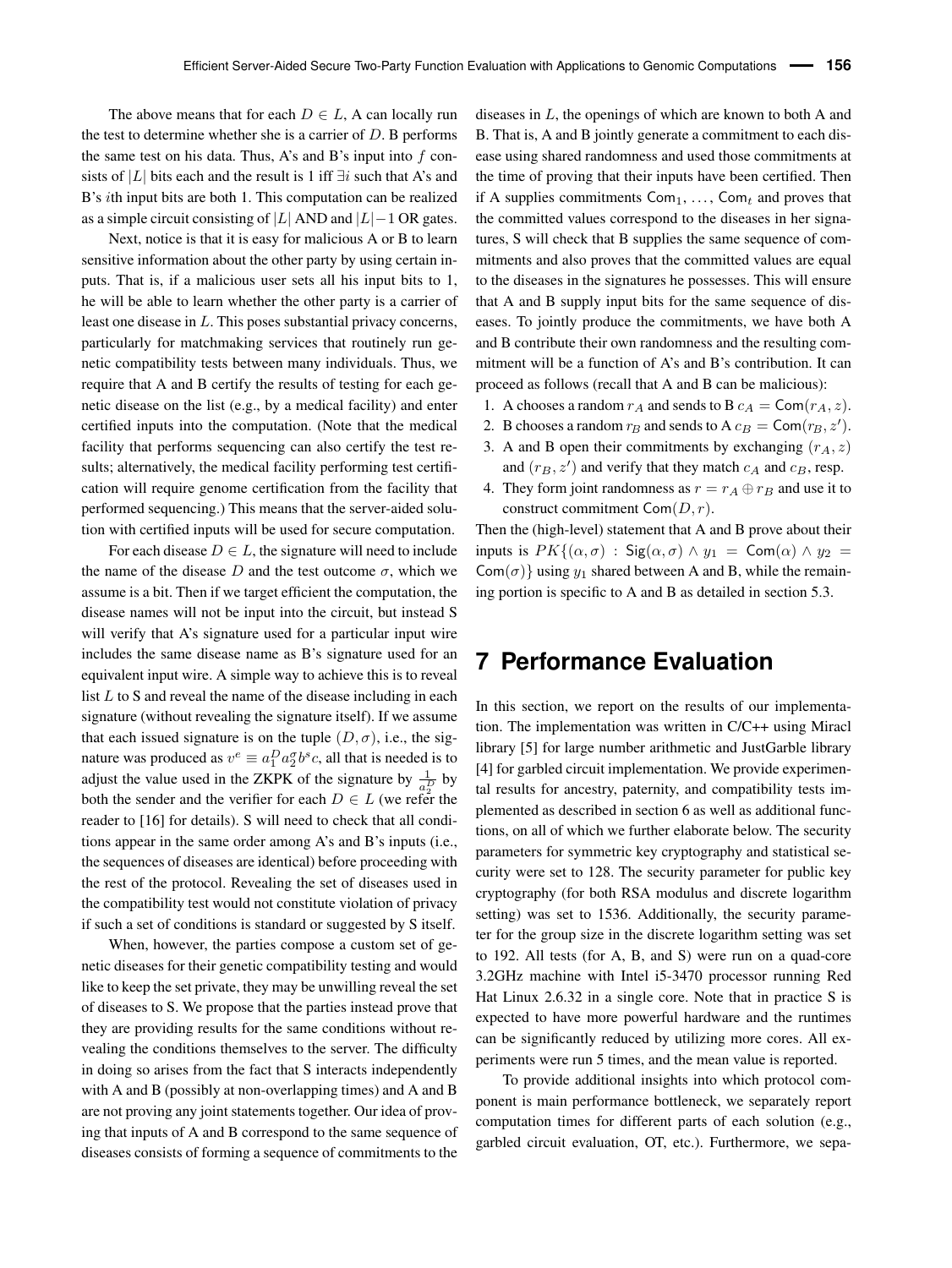<span id="page-13-0"></span>**Table 2.** Performance of ancestry test without/with half-gates.

| Party | <b>Garbled circuit</b> |                | Communication |          |  |
|-------|------------------------|----------------|---------------|----------|--|
|       | garble (offline)       | eval (online)  | sent          | received |  |
| А     | 1.8 <sub>ms</sub>      |                | 2MB           | 0MB      |  |
| в     | $19.8/18.4$ ms         |                | 8/6MB         | 0MB      |  |
| s     |                        | $12.5/15.9$ ms | 0MB           | 10/8MB   |  |

rately list the times for offline and online computation, where, as in other publications, offline computation refers to all operations that can be performed before the inputs become available. Lastly, because the speed of communication channels can greatly vary, we separately report the size of communication for each party and communication time is not included in the runtimes. In several cases overlaying computation with communication is possible (e.g., S can perform OT computation and simultaneously transmit the garbled circuit) and the overall runtime does not need to be the sum of computation and communication time. We first discuss ancestry, paternity, and compatibility tests in their respective settings and then proceed with evaluating additional functions in all three settings.

#### **7.1 Ancestry test**

Recall that the ancestry test is implemented in the setting where A and B are semi-honest, but S can be malicious. We ran this test using  $2^{17}$  SNPs as the input for A and B. The resulting circuit used 655,304 XOR gates and 131,072 non-XOR gates. The computation time and communication size are given in Table [2.](#page-13-0) We used the original JustGarble implementation as well as implement a variant with the recent half-gates optimization [\[63\]](#page-18-27), which reduces bandwidth associated with transmitting garbled circuits.<sup>[1](#page-0-0)</sup> Both variants are listed in Table [2.](#page-13-0) In the context of this work, the half-gates optimization has the largest impact on the performance of the first protocol, as in the remaining protocols other components of SFE are likely to dominate the overall time.

The implementation assumes that A only creates labels for her input wires and communicates  $2^{17}$  labels to B. B performs the rest of the garbling work and interacts with S. As expected, the time for circuit garbling and evaluation is small, but the size of communication is fairly large because of the large input size and consecutively circuit size. Nevertheless, we consider the runtimes very small for the computation of this size.

To provide insights into performance gains of our solution compared to the regular two-party computation in the semihonest setting, we additionally implement the garbled circuitbased approach in the presence of semi-honest A and B only. In addition to circuit garbling and evaluation, this also requires the use of OT, which we implement using a recent optimized OT extension construction from [\[7\]](#page-16-8) (including optimizations specific to Yao's garbled circuit evaluation). As in [\[7\]](#page-16-8), we use Naor-Pinkas OT for 128 base OTs [\[61\]](#page-18-18). The results are given in Table [3.](#page-14-0) Compared to the server-aided setting, computation is higher by at least two orders of magnitude for each party and communication is noticeably increased as well.

#### <span id="page-13-1"></span>**7.2 Paternity test**

Next, we look at the paternity test, implemented as described in section [6](#page-11-0) in the presence of malicious A and B and semihonest S. The inputs for both A and B consisted of 13 2 element sets, where each element is 9 bits long. We use OT extension from [\[7\]](#page-16-8) with 128 Naor-Pinkas base OTs. The circuit consisted of 468 XOR and 467 non-XOR gates. The results of this experiment are reported in Table [4.](#page-14-1) The computation for output verification is reported only as part of total time. Not surprisingly, the cost of OT dominates the overall runtime, but for A the overhead is negligible (the cost of generating input labels and verifying the output labels returned by B). Thus, it is well-suited for settings when one user is very constrained.

Compared to two-party computation in the presence of malicious participants, our solution reduces both computation and communication for the participants by at least two orders of magnitude. This is because practical constructions rely on cut-and-choose (and other) techniques to ensure that the party who garbles the circuit in unable to learn unauthorized information about the other participant's input. Recent results such as [\[6,](#page-16-9) [56,](#page-18-28) [58\]](#page-18-29) require the circuit generator to garble on the order of 125 circuits for cheating probability of at most  $2^{-40}$ , some of which are checked (i.e., re-generated) by the circuit evaluator, while the remaining circuits are evaluated. Thus, the work of each of A and B will have to increase by at least two orders of magnitude just for circuit garbling and evaluation, not counting other techniques that deter a number of known attacks and result in increasing the input size and introducing expensive public key operations. A notable exception to the above is the work of Lindell [\[54\]](#page-18-30) that reduces the number of circuits to 40 for the same cheating probability. The construction, however, results in savings only for circuits of large size as it introduces a large number of additional public key operations. Thus, for paternity tests using constructions with a larger number of circuits is very likely to be faster in practice, which results in a drastic difference between our solution and regular

<sup>1</sup> In both the original and half-gates implementations, garbling a non-free gate involves calling AES on 4 blocks, while evaluation of a half gate calls AES on 2 blocks and on 1 block in the original implementation. Any deviations in the run time from these expectations are due to noncryptographic operations.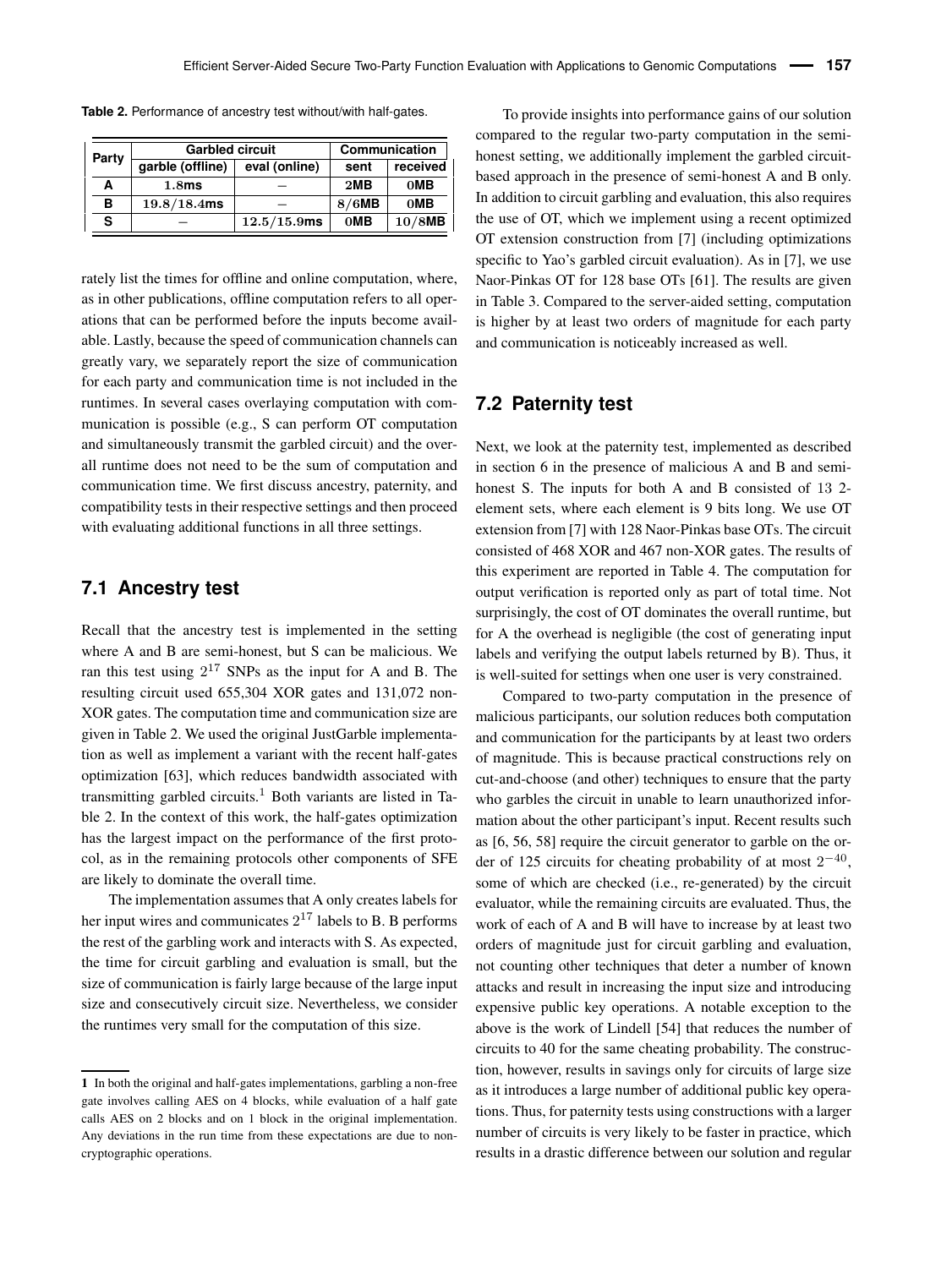| Party    | <b>Garbled circuit</b>    | ΟТ                       |                     |                       | <b>Total time</b> | Comm             |                 |                 |
|----------|---------------------------|--------------------------|---------------------|-----------------------|-------------------|------------------|-----------------|-----------------|
|          | aarble                    | eval                     |                     | online                | offline           | online           | sent            | received        |
| <u>n</u> | $\mid$ 21.6/20.2ms $\mid$ | $\overline{\phantom{m}}$ | 195.2 <sub>ms</sub> | 1983ms                | $1216.8/215.4$ ms | 1983ms           | $10.02/8.02$ MB | 2.03MB          |
| в<br>D   | $\qquad \qquad$           | $12.5/15.9$ ms           |                     | $2003$ ms $ 218.6$ ms | 2003ms            | $231.1/234.5$ ms | 2.03MB          | $10.02/8.02$ MB |

<span id="page-14-0"></span>**Table 3.** Performance of ancestry test without server without/with half-gates.

<span id="page-14-1"></span>**Table 4.** Performance of paternity test (no half-gates); work is in ms, communication is in KB.

| Par-l | GC.   |  | OТ                                                                                       |       | <b>Total time</b> | Comm |              |  |
|-------|-------|--|------------------------------------------------------------------------------------------|-------|-------------------|------|--------------|--|
| tv    |       |  | garble eval offline online offline online                                                |       |                   | sent | <b>recvd</b> |  |
| A     | 0.003 |  |                                                                                          | 0.003 | $\sim$            | 3.7  | 0.06         |  |
| в     |       |  | $\vert 0.01 \vert$ 515.5 $\vert 201.7 \vert$ 515.5 $\vert 201.7 \vert 31.67 \vert 56.88$ |       |                   |      |              |  |
| s     | 0.03  |  | $196.1   260.9   196.1   260.9   53.32   31.66$                                          |       |                   |      |              |  |

two-party protocol with malicious participants. This difference in performance can be explained by the fact that in our setting one party is known not to deviate from the protocol allowing for a more efficient solution. We also provide a comparison to recent general three-party constructions in section [7.4.](#page-14-2)

Baldi et al. [\[12\]](#page-17-0) also provide a private paternity test in the two-party setting (between a client and a server). It uses a different computation based on Restriction Fragment Length Polymorphisms (RFLPs) and relies on private set intersection as a cryptographic building block. Both offline and online times for the client and the server are 3.4 ms and the communication size is 3KB for the client and 3.5KB for the server when the test is performed with 25 markers. All times and communication sizes double when the test is run with 50 markers. While the runtimes we report are higher, the implementation of [\[12\]](#page-17-0) did not consider malicious participants. If protection against malicious A and B in our solution is removed, the work for all parties reduces to well below 0.1 millisecond and communication becomes a couple of KBs.

#### **7.3 Genetic compatibility test**

The last genetic compatibility test is run in the setting where A and B are malicious and their inputs must be certified. We choose the variant of the solution that reveals the list of diseases *L* to the server (i.e., a standard list is used). We implement the signature scheme, OT, and ZKPKs as described earlier. All ZKPKs are non-interactive using the Fiat-Shamir heuristic [\[33\]](#page-18-31). We used  $|L| = 10$  and thus A and B provide 10 input bits into the circuit accompanied by 10 signatures. The circuit consisted of only 19 non-XOR gates. The performance of the test is given in Table [5.](#page-15-0) We divide all ZKPKs into a proof of signature possession (together with a commitment), denoted by "Sign PK" in the table, and the remaining ZK proofs, denoted by "Other PK." As it is clear from the table, input certification contributes most of the solution's overhead, but it is still on the order of 1–3 seconds for all parties.

As mentioned earlier, we are not aware of general results that achieve input certification for comparison. However, the comparison to general two-party computation in the presence of malicious parties or server-aided two-party computation from sections [7.2](#page-13-1) and [7.4](#page-14-2) applies here as well.

Baldi et al. [\[12\]](#page-17-0) also build a solution and report on the performance of genetic compatibility test. In [\[12\]](#page-17-0), testing for presence of a genetic disease that client carries in the server genome consists of the client providing the disease fingerprint in the form of (*nucleotide, location*) pairs (which is equivalent to a SNP) and both parties searching whether the disease fingerprint also appears in the server's DNA. This requires scanning over the entire genome, which our solution avoids. As a result, the solution of [\[12\]](#page-17-0) incurs substantial offline overhead for the server (67 minutes) and large communication size (around 4GB) even for semi-honest participants. The solution utilizes authorized private set intersection, which allows inputs of one party (as opposed to both in our work) to be verified. Compared to [\[12\]](#page-17-0), in our framework, testing for a single disease requires a fraction of a second for each party with malicious A and B, where inputs of both of them are certified. The computation is greatly simplified because the list of diseases is assumed to be known by both users. When this is the case, the cost of input certification greatly dominates the overall time.

#### <span id="page-14-2"></span>**7.4 Additional functions**

To better understand performance of our solutions for a variety of functions, we next present the results of evaluating a number of functionalities in all three settings put forward in this work. We evaluate AES (standard test), hamming distance (additionheavy), matrix multiplication (multiplication-heavy), and edit distance (comparison-heavy) as representative functions used in related literature. Tables [6,](#page-16-10) [7,](#page-16-5) and [8](#page-17-19) provide performance results for protocols 1, 2, and 3, respectively, (no half gates) and table [10](#page-20-1) in Appendix [D](#page-20-2) reports on the performance of protocol 1 with half-gates (recall that this optimization has the most impact on the first protocol). The inputs are either *n*-bit strings,  $n \times n$  matrices of 32-bit integers, or *n*-bit strings of 8-bit characters for the choice of *n* listed in the tables.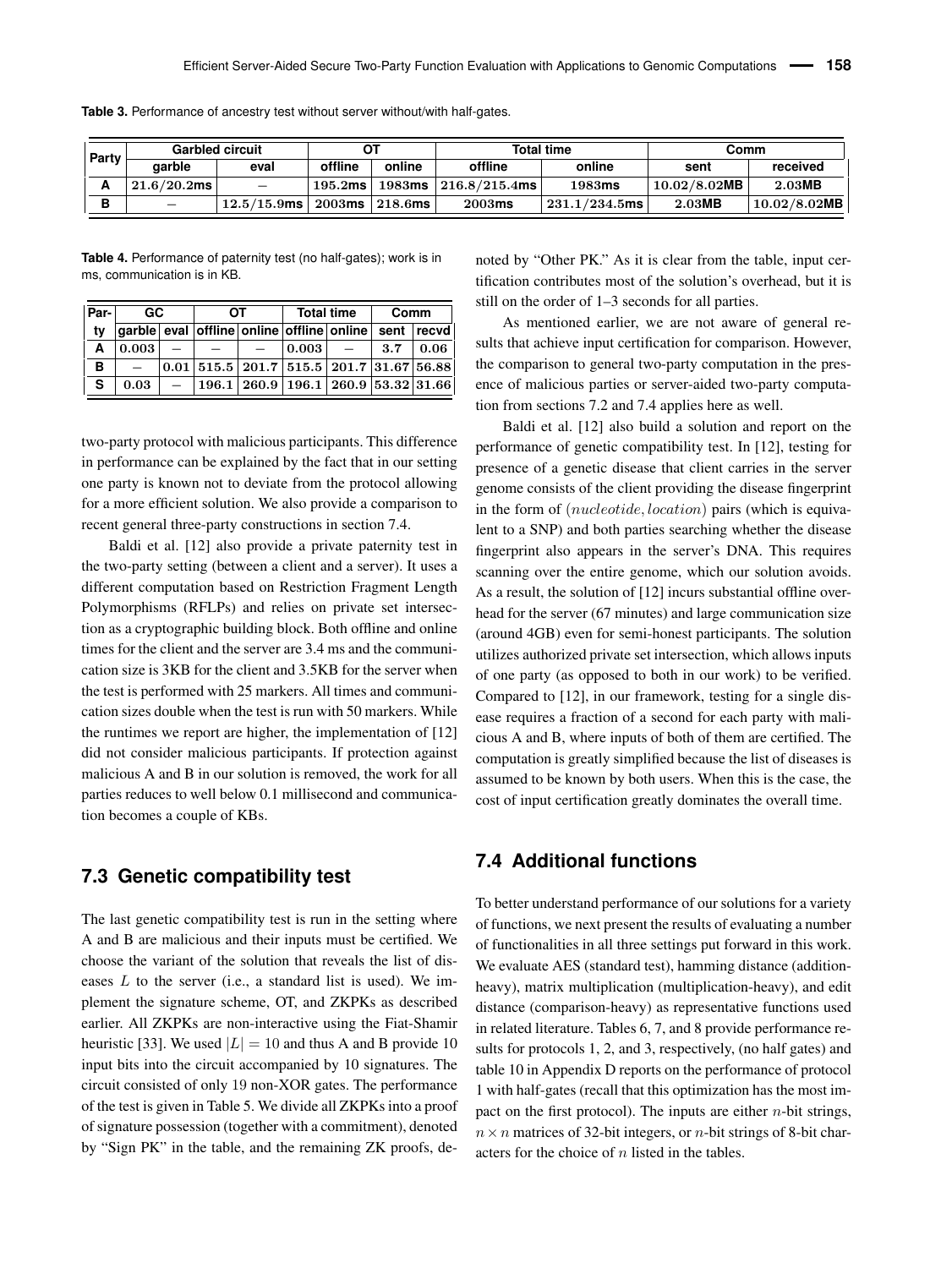| Party | <b>Garbled circuit</b>   |                          | OТ      |                    | Sian PK |        | Other PK                                                                                   |              | <b>Total time</b>  |        | Comm   |           |
|-------|--------------------------|--------------------------|---------|--------------------|---------|--------|--------------------------------------------------------------------------------------------|--------------|--------------------|--------|--------|-----------|
|       | aarble                   | eval                     | offline | online             | offline | online | offline                                                                                    | online       | offline            | online | sent   | received  |
| А     | 0ms                      | $\overline{\phantom{m}}$ |         |                    |         |        | 1170ms $ 42.1$ ms $ 616.8$ ms $ 20.6$ ms $ 1790$ ms $ 62.7$ ms $ 34.35$ KB                 |              |                    |        |        | $0.06$ KB |
| в     | $\overline{\phantom{m}}$ |                          |         |                    |         |        | 0.001ms   15.4ms   14.6ms   1170ms   42.1ms   282.4ms   15.7ms   1470ms   72.4ms   36.41KB |              |                    |        |        | 2.98KB    |
| ົ     | 0.003ms                  |                          |         | $29.3m$ s   15.2ms | 0       | 2060ms | 0 <sub>ms</sub>                                                                            | <b>756ms</b> | 29.3 <sub>ms</sub> | 2830ms | 2.87KB | 70.59KB   |

<span id="page-15-0"></span>**Table 5.** Performance of compatibility test (no half-gates).

All of [\[23,](#page-17-8) [24,](#page-17-7) [38,](#page-18-1) [47,](#page-18-2) [60\]](#page-18-5) provide server-aided secure computation schemes for general functionalities that could be compared to our constructions. The solution of [\[38\]](#page-18-1) has the closest setting to our work (protocol 2) that assumes two malicious users and a semi-honest server. While no implementation was provided in [\[38\]](#page-18-1), the construction of [\[38\]](#page-18-1) would require A and B to verify on the order of  $O(\kappa n)$  signatures and engage in  $O(\kappa n)$  OTs (where *n* is the number of input bits), which translates into tens of thousands of public key operations even for simple functions and significantly larger volume of communication than in protocol 2. The server's work in [\[38\]](#page-18-1) is larger than in our solution as well. The way the server is used, however, is more constrained than in our work.

Whitewash [\[23\]](#page-17-8) improves on the result of Carter et al. [\[24\]](#page-17-7) and thus we include performance comparison only for the former. In addition, Mood et al. [\[60\]](#page-18-5) improves on the result of [\[24\]](#page-17-7) by allowing a garbled value from one circuit to be transformed to a garbled input of another circuit, thus allowing for computation to be performed in stages and reusing values from one circuit in a different circuit. This allows for savings associated with input transfer and validation. However, for the functions we report in this section (such as matrix multiplication and edit distance), [\[60\]](#page-18-5) did not show observable improvement in runtime per circuit when multiple circuits are executed instead of a single circuit. Thus, we do not provide a direct comparison of our results with the performance of [\[60\]](#page-18-5). The techniques of [\[60\]](#page-18-5) appear to be most effective for circuits with a high ratio of input bits to the circuit size.

Because of the limitations of the underlying PCF compiler [\[53\]](#page-18-32) on which Whitewash builds, we were able run Whitewash only on the circuits included with the tool. In particular, we were unable to run AES and edit distance experiments, as well as matrix multiplication for  $4 \times 4$  matrices. The details of Whitewash performance on the same setup as in our other experiments are provided in table [9.](#page-17-20) The security setting of Whitewash is the closest to our protocol 2. If we then compare the overhead in tables [7](#page-16-5) and [9,](#page-17-20) we see that computation time is at least 3 orders of magnitude less in protocol 2 for all parties (phone in Whitewash corresponds to our party A) and communication is 2 to 3 orders of magnitude less in protocol 2. Our savings are possible because the security model of [\[60\]](#page-18-5) is more challenging (where any participating party can act maliciously). Furthermore, the goal of [\[60\]](#page-18-5) was not to optimize the overall work, but rather lower the overhead of the weak party.

Kamara et al. [\[47\]](#page-18-2) uses server-aided computation with any number of participants in a somewhat different security model. The authors of [\[47\]](#page-18-2) we unable to share their implementation with us and thus we compare performance with the numbers reported in [\[47\]](#page-18-2). In the 2-party plus server setting, [\[47\]](#page-18-2) reports simplified AES performance (without key expansion) on the order of 40 seconds and hundreds of MBs in communication, while we obtain about 1 second total time and communication less than 0.5MB. For 50-character edit distance, [\[47\]](#page-18-2) reports 240 seconds runtime with over 1GB communication, while we achieve on the order of 1 second runtime with 24MB communication for 64-character strings. Once again, the performance gap can be justified by the differences in the security model.

## **8 Conclusions**

This work is motivated by the need to protect sensitive genomic data when it is used in computation, especially in voluntary non-health related computation. Because computation over one's genome often happens in server-facilitated settings, we study server-aided secure two-party computation in a number of security settings. One of such security settings assumes that users A and B may act arbitrarily and, in addition to requiring security in the presence of malicious users, we also enforce that A and B enter their true inputs based on third party certification. We are not aware of any prior work that combines input certification with general secure multi-party computation based on Yao's garbled circuits. We develop general solutions in our server-aided framework. Despite their generality, they lead to efficient implementations of genetic tests. In particular, we design and implement genetic paternity, compatibility, and common ancestry tests, all of which run in a matter of seconds or less and favorably compare with the state of the art.

# **9 Acknowledgments**

The authors thank Aaron Steele for useful discussions of genomic tests at early stages of this work, Dagstuhl seminar on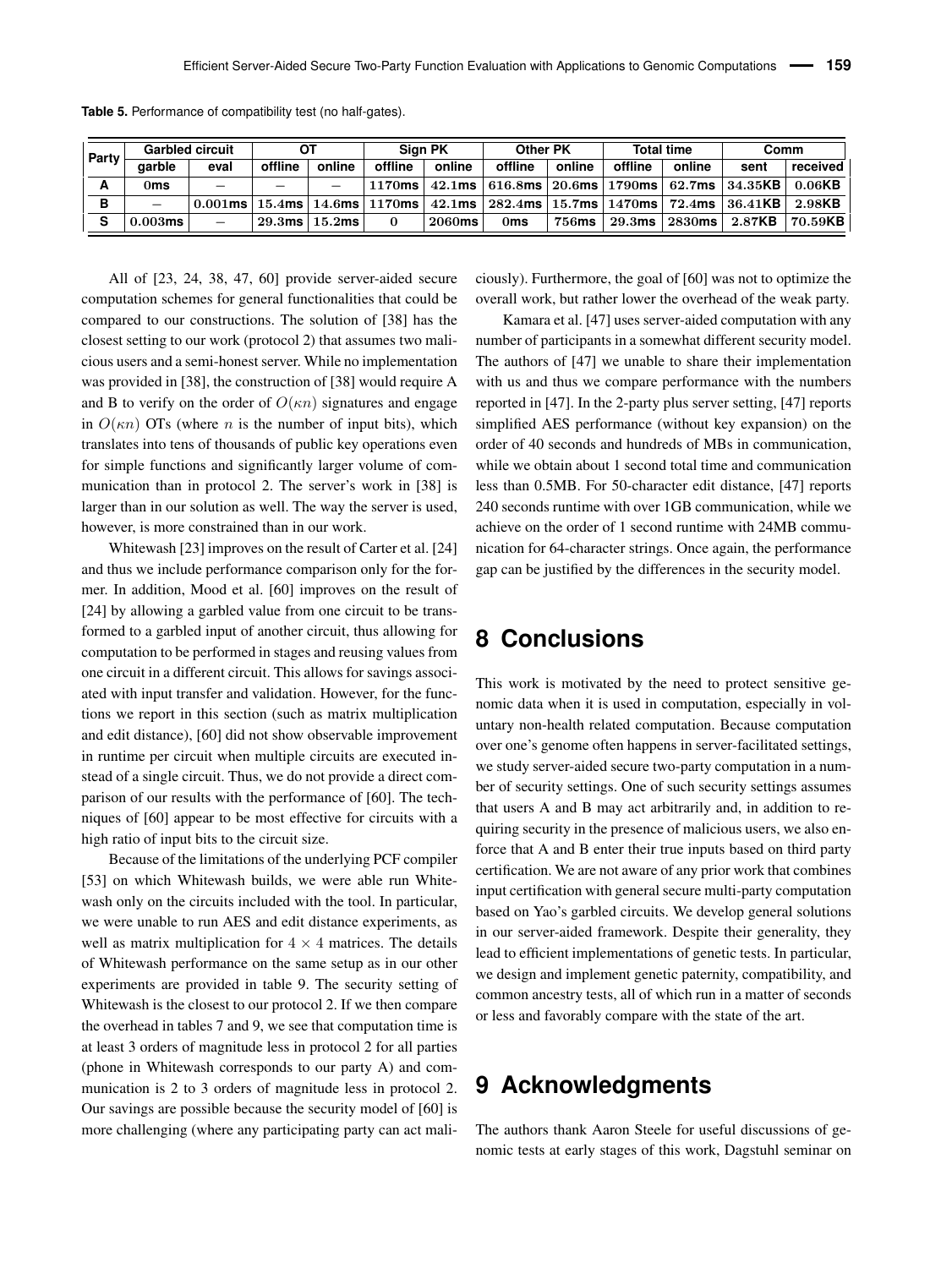<span id="page-16-10"></span>

|  | <b>Table 6.</b> Performance of protocol 1 (no half-gates); work is in ms. |  |  |  |  |  |  |
|--|---------------------------------------------------------------------------|--|--|--|--|--|--|
|--|---------------------------------------------------------------------------|--|--|--|--|--|--|

| <b>Function</b> | Input Par               |                         |       | Computation              |       |                    |                    | Communication    |  |  |  |
|-----------------|-------------------------|-------------------------|-------|--------------------------|-------|--------------------|--------------------|------------------|--|--|--|
|                 | size                    | ty                      | offl. | onl.                     | total | sent               | recvd              | total            |  |  |  |
|                 |                         | A                       | 0.02  |                          | 0.02  | 2KB                | $0.01$ KB          | 2KB              |  |  |  |
| <b>AES</b>      | 128                     | B                       | 0.46  |                          | 0.46  | 272KB              | $0.11$ KB          | 272KB            |  |  |  |
|                 |                         | S                       |       | 0.15                     | 0.15  | $0.11$ KB          | 274KB              | 274KB            |  |  |  |
|                 |                         | A                       | 0.06  |                          | 0.06  | 64KB               | $\bf{0}$           | 64KB             |  |  |  |
|                 | $2^{12}$                | B                       | 0.34  |                          | 0.34  | 256KB              | 0.2 <sub>K</sub> B | 256KB            |  |  |  |
|                 |                         | s                       |       | 0.17                     | 0.17  | 0.19 <sub>KB</sub> | 320KB              | 320KB            |  |  |  |
| Hamming         |                         | A                       | 0.11  |                          | 0.11  | 128KB              | $\bf{0}$           | 128KB            |  |  |  |
| distance        | $2^{13}$                | B                       | 0.73  |                          | 0.73  | 507KB              | $0.2$ KB           | 507KB            |  |  |  |
| (bits)          |                         | $\overline{\mathbf{s}}$ |       | 0.38                     | 0.38  | 0.2 <sub>K</sub> B | 635KB              | 636KB            |  |  |  |
|                 |                         | A                       | 0.22  |                          | 0.22  | 256KB              | $\bf{0}$           | 256KB            |  |  |  |
|                 | $2^{14}$                | B                       | 1.83  |                          | 1.83  | 1.0MB              | 0KB                | 1.0MB            |  |  |  |
|                 |                         | $\overline{\mathbf{s}}$ |       | 1.1                      | 1.1   | 0.4 <sub>KB</sub>  | 1.25MB             | 1.25MB           |  |  |  |
|                 |                         | A                       | 0.01  |                          | 0.01  | 8KB                | $0.06$ KB          | 8KB              |  |  |  |
|                 | $\overline{\mathbf{4}}$ | B                       | 14.5  |                          | 14.5  | 9.0MB              | 8KB                | 9.0MB            |  |  |  |
|                 |                         | S                       |       | 7.49                     | 7.49  | 8KB                | 9.0MB              | 9.0MB            |  |  |  |
| <b>Matrix</b>   |                         | A                       | 0.03  |                          | 0.03  | 32KB               | $0.25$ KB          | 32KB             |  |  |  |
| multipli-       | 8                       | B                       | 116   |                          | 116   | <b>72MB</b>        | 32KB               | <b>72MB</b>      |  |  |  |
| cation          |                         | S                       |       | 59.7                     | 59.7  | 32KB               | <b>72MB</b>        | <b>72MB</b>      |  |  |  |
| $(n \times n)$  |                         | A                       | 0.11  |                          | 0.11  | 128KB              | 1KB                | 129KB            |  |  |  |
| ints)           | 16                      | В                       | 926   |                          | 926   | 576MB              | 128KB              | 576MB            |  |  |  |
|                 |                         | S                       |       | 476                      | 476   | 128KB              | 576MB              | 576MB            |  |  |  |
|                 |                         | A                       | 0.00  | $\overline{\phantom{0}}$ | 0.00  | 4KB                | $\bf{0}$           | 4KB              |  |  |  |
|                 | 32                      | B                       | 9.52  |                          | 9.52  | 61MB               | 0.1 <sub>KB</sub>  | 61MB             |  |  |  |
|                 |                         | $\overline{\mathbf{s}}$ |       | 3.33                     | 3.33  | $0.08$ KB          | 61MB               | 61MB             |  |  |  |
| <b>Edit</b>     |                         | A                       | 0.01  |                          | 0.01  | 8KB                | $\bf{0}$           | 8KB              |  |  |  |
| distance        | 64                      | В                       | 38.1  |                          | 38.1  | 24MB               | 0.9 <sub>K</sub> B | 24MB             |  |  |  |
| (chars)         |                         | $\overline{\mathbf{s}}$ |       | 13.3                     | 13.3  | 0.9 <sub>K</sub> B | 24MB               | 24MB             |  |  |  |
|                 |                         | A                       | 0.01  |                          | 0.01  | 16KB               | $\bf{0}$           | 16KB             |  |  |  |
|                 | 128                     | В                       | 153   |                          | 153   | 97.5MB             |                    | $0.11$ KB 97.5MB |  |  |  |
|                 |                         | $\overline{\mathsf{s}}$ |       | 53.5                     | 53.5  | $0.11$ KB          |                    | 97.4MB 97.4MB    |  |  |  |

Genomic Privacy for motivating this work, and anonymous reviewers for their valuable feedback. The authors are also greatful to Henry Carter and Benjamin Mood for their help with running Whitewash and PCF compiler experiments. Portions of this work were supported by grants CNS-1223699 and CNS-1319090 from the US National Science Foundation and grant AFOSR-FA9550-13-1-0066 from the US Air Force Office of Scientific Research. Any opinions, findings, and conclusions or recommendations expressed in this publication are those of the authors and do not necessarily reflect the views of the funding agencies.

## **References**

- <span id="page-16-0"></span>[1] 23andMe – Genetic Testing for Ancestry; DNA Test. http://www.23andme.com.
- [2] Genealogy, Family Trees & Family History Records at Ancestry.com. http://www.ancestry.com.
- <span id="page-16-1"></span>[3] GenePartner.com - DNA matching: Love is no coincidence.

<span id="page-16-5"></span>**Table 7.** Performance of protocol 2 (no half-gates); work is in ms unless noted otherwise.

| <b>Function</b> | Input Par |                         |       | Computation |            |             | Communication      |        |
|-----------------|-----------|-------------------------|-------|-------------|------------|-------------|--------------------|--------|
|                 | size      | ty                      | offl. |             | onl. total | sent        | recvd              | total  |
|                 |           | A                       | 0.02  |             | 0.02       | 2KB         | 8KB                | 10KB   |
| <b>AES</b>      | 128       | B                       | 201   | 191         | 392        | <b>30KB</b> | 300KB              | 330KB  |
|                 |           | S                       | 382   | 205         | 587        | 304KB       | <b>28KB</b>        | 332KB  |
|                 |           | Α                       | 0.06  |             | 0.06       | 64KB        | 0.75KB             | 65KB   |
|                 | $2^{12}$  | B                       | 200   | 381         | 581        | 92.2KB      | 408KB              | 500KB  |
|                 |           | s                       | 561   | 205         | 766        | 345KB       | 92KB               | 437KB  |
| Hamming         |           | Α                       | 0.11  |             | 0.1        | 128KB       | $0.81$ KB          | 129KB  |
| distance        | $2^{13}$  | B                       | 200   | 429         | 629        | 156KB       | <b>787KB</b>       | 943KB  |
| (bits)          |           | S                       | 604   | 206         | 810        | 660KB       | 156KB              | 437KB  |
|                 |           | Α                       | 0.22  |             | 0.22       | 256KB       | 0.88 <sub>KB</sub> | 257KB  |
|                 | $2^{14}$  | B                       | 201   | 537         | 738        | 284KB       | 1.45MB             | 1.72MB |
|                 |           | S                       | 701   | 208         | 909        | 1.27MB      | 369KB              | 1.63MB |
|                 |           | Α                       | 0.01  |             | 0.01       | 8KB         | 32KB               | 40KB   |
|                 | 4         | B                       | 214   | 335         | 549        | 42KB        | 9.18MB             | 9.18MB |
|                 |           | S                       | 523   | 212         | 735        | 9.08MB      | 36KB               | 9.11MB |
| <b>Matrix</b>   |           | A                       | 0.03  |             | 0.03       | 32KB        | 128KB              | 160KB  |
| multipli-       | 8         | B                       | 316   | 355         | 671        | 92KB        | 72.2MB             | 72.3MB |
| cation          |           | s                       | 540   | 265         | 805        | 72.2MB      | 60KB               | 72.3MB |
| $(n \times n)$  |           | A                       | 0.11  |             | 0.1        | 128KB       | 512KB              | 640KB  |
| ints)           | 16        | B                       | 1.1s  | 429         | 1.6s       | 184KB       | 577MB              | 577MB  |
|                 |           | $\overline{\mathsf{s}}$ | 604   | 682         | 1.3s       | 577MB       | 156KB              | 577MB  |
|                 |           | A                       | 0.00  |             | 0.00       | 4KB         | $0.31$ KB          | 4.31KB |
|                 | 32        | B                       | 209   | 333         | 542        | 32KB        | 6.13MB             | 6.13MB |
|                 |           | s                       | 522   | 208         | 730        | 6.13MB      | 32KB               | 6.13MB |
| <b>Edit</b>     |           | A                       | 0.01  |             | 0.01       | 8KB         | 0.37KB             | 8.4KB  |
| distance        | 64        | B                       | 237   | 335         | 572        | 36.1KB      | 24.4MB             | 24.4MB |
| (chars)         |           | s                       | 523   | 218         | 741        | 24.4MB      | 36KB               | 24.4MB |
|                 |           | A                       | 0.01  |             | 0.01       | 16KB        | $0.44$ KB          | 16.4KB |
|                 | 128       | B                       | 352   | 342         | 694        | 44.1KB      | 97.6MB             | 97.6MB |
|                 |           | S                       | 528   | 258         | 786        | 97.6MB      | 44KB               | 97.6MB |

http://www.genepartner.com.

- <span id="page-16-7"></span>[4] The JustGarble library.
	- http://cseweb.ucsd.edu/groups/justgarble/.
- <span id="page-16-6"></span>[5] The Miracl library. http://http://www.certivox.com/miracl/.
- <span id="page-16-9"></span>[6] a. shelat and C. h. Shen. Two-output secure computation with malicious adversaries. In *EUROCRYPT*, 2011.
- <span id="page-16-8"></span>[7] G. Asharov, Y. Lindell, T. Schneider, and M. Zohner. More efficient oblivious transfer and extensions for faster secure computation. In *CCS*, 2013.
- <span id="page-16-4"></span>[8] E. Ayday, J. L. Raisaro, and J. Hubaux. Personal use of genomic data: Privacy vs. storage cost. In *IEEE Global Communications Conference*, pages 2723–2729, 2013.
- <span id="page-16-2"></span>[9] E. Ayday, J. L. Raisaro, and J.-P. Hubaux. Privacy-enhancing technology for medical tests using genomic data. Technical Report EPFL-REPORT-182897, EPFL, 2012.
- [10] E. Ayday, J. L. Raisaro, J.-P. Hubaux, and J. Rougemont. Protecting and evaluating genomic privacy in medical tests and personalized medicine. In *WPES*, pages 95–106, 2013.
- <span id="page-16-3"></span>[11] E. Ayday, J. L. Raisaro, P. McLaren, J. Fellay, and J.-P. Hubaux. Privacy-preserving computation of disease risk by using genomic, clinical, and environmental data. In *HealthTech*, 2013.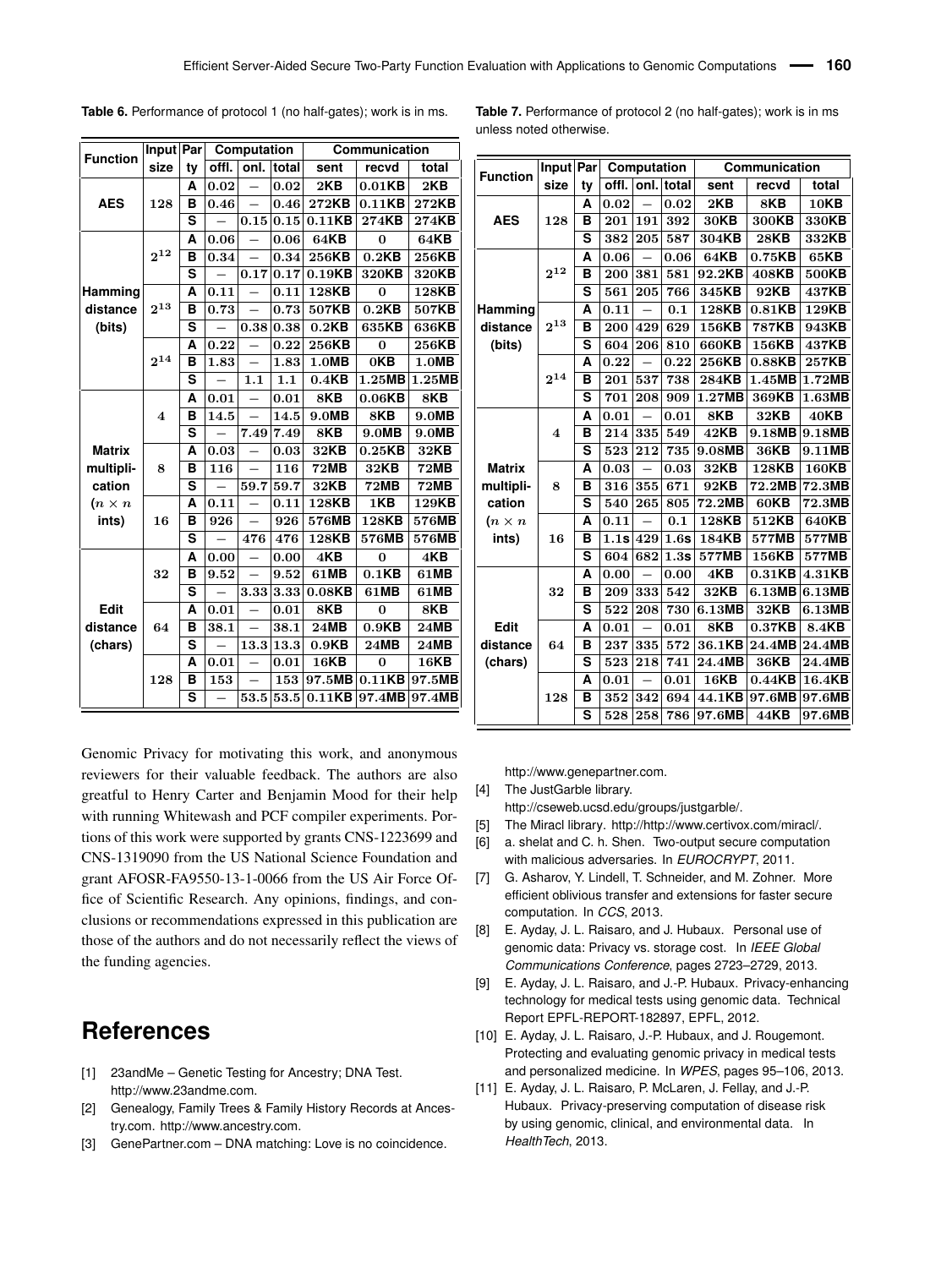<span id="page-17-19"></span>**Table 8.** Performance of protocol 3 (no half-gates); work is in sec unless noted otherwise.

| <b>Function</b> | Input Par               |    |       | Computation |       |                  | Communication |        |
|-----------------|-------------------------|----|-------|-------------|-------|------------------|---------------|--------|
|                 | size                    | ty | offl. | onl.        | total | sent             | recvd         | total  |
|                 |                         | A  | 8.07  | 0.28        | 8.35  | 145KB            | 8KB           | 153KB  |
| <b>AES</b>      | 128                     | В  | 3.99  | 0.4         | 4.39  | 173KB            | 300KB         | 473KB  |
|                 |                         | S  | 0.38  | 10.2        | 10.6  | 304KB            | 313KB         | 617KB  |
|                 |                         | A  | 253   | 8.48        | 261   | 4.43MB           | $0.75$ KB     | 4.43MB |
|                 | $2^{12}$                | В  | 116   | 6.85        | 123   | 4.46MB           | 408KB         | 4.86MB |
|                 |                         | S  | 0.56  | 311         | 312   | 345KB            | 8.83MB        | 9.17MB |
| Hamming         |                         | A  | 506   | 16.9        | 523   | 8.87MB           | $0.81$ KB     | 8.87MB |
| distance        | $2^{13}$                | В  | 233   | 13.4        | 246   | 8.89MB           | 879KB         | 9.75MB |
| (bits)          |                         | S  | 0.60  | 622         | 623   | 660KB            | 17.6MB        | 18.3MB |
|                 |                         | A  | 0.02  | 33.9        | 33.9  | 17.8MB           | $0.88$ KB     | 17.8MB |
|                 | $2^{14}$                | в  | 465   | 26.4        | 491   | 17.7MB           | 1.44MB        | 19.2MB |
|                 |                         | S  | 0.70  | 21m         | 21m   | 1.27MB           | 35.4MB        | 36.7MB |
|                 |                         | A  | 31.7  | 1.07        | 32.8  | 569KB            | 32KB          | 601KB  |
|                 | $\overline{\mathbf{4}}$ | в  | 14.8  | 1.15        | 15.9  | 603KB            | 9.18MB        | 9.77MB |
|                 |                         | S  | 0.52  | 39.3        | 39.8  | 9.08MB           | 1.14MB        | 10.2MB |
| <b>Matrix</b>   |                         | A  | 127   | 4.24        | 131   | 2.22MB           | 128KB         | 2.32MB |
| multipli-       | 8                       | В  | 58.5  | 3.60        | 62.1  | 2.28MB           | 72.2MB        | 74.5MB |
| cation          |                         | s  | 0.54  | 156         | 157   | 72.2MB           | 4.43MB        | 76.4MB |
| $(n \times n)$  |                         | A  | 506   | 16.9        | 523   | 8.87MB           | 512KB         | 9.37MB |
| ints)           | 16                      | B  | 234   | 13.4        | 247   | 8.92MB           | 577MB         | 586MB  |
|                 |                         | S  | 0.60  | 622         | 623   | 577MB            | 17.6MB        | 594MB  |
|                 |                         | A  |       | 16.0 0.54   | 16.5  | 286KB            | $0.31$ KB     | 286KB  |
|                 | 32                      | B  | 7.61  | 0.75        | 8.36  | 314KB            | 6.13MB        | 6.44MB |
|                 |                         | S  | 0.52  | 19.9        | 20.4  | 6.13MB           | 596KB         | 6.72MB |
| <b>Edit</b>     |                         | A  | 31.7  | 1.07        | 32.8  | 569KB            | 0.37KB        | 569KB  |
| distance        | 64                      | B  | 14.9  | 1.15        | 16.0  | 597KB            | 24.4MB        | 25.0MB |
| (chars)         |                         | S  | 0.52  | 39.3        | 39.8  | 24.4MB           | 1.14MB        | 25.5MB |
|                 |                         | A  | 63.3  | 2.12        | 65.4  | 1.11MB           | $0.44$ KB     | 1.11MB |
|                 | 128                     | B  | 29.4  |             |       | 1.96 31.4 40.2MB | 97.5MB        | 138MB  |
|                 |                         | S  | 0.53  | 78.0        | 78.5  | 97.5MB           | 2.24MB        | 99.7MB |

- <span id="page-17-0"></span>[12] P. Baldi, R. Baronio, E. De Cristofaro, P. Gasti, and G. Tsudik. Countering GATTACA: Efficient and secure testing of fullysequenced human genomes. In *CCS*, pages 691–702, 2011.
- <span id="page-17-12"></span>[13] M. Bellare, V. Hoang, S. Keelveedhi, and P. Rogaway. Efficient garbling from a fixed-key blockcipher. In *IEEE Symposium of Security and Privacy*, pages 478–492, 2013.
- <span id="page-17-6"></span>[14] M. Beye, Z. Erkin, and R. Lagendijk. Efficient privacy preserving k-means clustering in a three-party setting. In *WIFS*, pages 1–6, 2011.
- <span id="page-17-1"></span>[15] F. Bruekers, S. Katzenbeisser, K. Kursawe, and P. Tuyls. Privacy-preserving matching of DNA profiles. IACR Cryptology ePrint Archive Report 2008/203, 2008.
- <span id="page-17-13"></span>[16] J. Camenisch and A. Lysyanskaya. A signature scheme with efficient protocols. In *SCN*, pages 268–289, 2002.
- <span id="page-17-14"></span>[17] J. Camenisch and A. Lysyanskaya. Signature schemes and anonymous credentials from bilinear maps. In *CRYPTO*, pages 56–72, 2004.
- <span id="page-17-17"></span>[18] J. Camenisch and M. Michels. Separability and efficiency for generic group signature schemes. In *CRYPTO*, 1999.
- <span id="page-17-4"></span>[19] J. Camenisch, D. Sommer, and R. Zimmermann. A general certification framework with applications to privacyenhancing certificate infrastructures. In *Security and Privacy*

<span id="page-17-20"></span>**Table 9.** Performance of Whitewash [\[23\]](#page-17-8).

| <b>Function</b> | Input    |              | <b>Total</b> | <b>Total</b>                  | <b>Total</b> |
|-----------------|----------|--------------|--------------|-------------------------------|--------------|
|                 | size     | Party        |              | comp time comm size exec time |              |
|                 |          | Eval         | 861s         | 450MB                         |              |
|                 | $2^{12}$ | Gen          | 1008s        | 450MB                         | 1077s        |
|                 |          | <b>Phone</b> | 3.46s        | 60.2MB                        |              |
| Hamming         |          | Eval         | 1716s        | 901MB                         |              |
| distance        | $2^{13}$ | Gen          | 1999s        | 901MB                         | 2117s        |
| (bits)          |          | <b>Phone</b> | 6.86s        | 121MB                         |              |
|                 |          | Eval         | 3362s        | 1.54GB                        |              |
|                 | $2^{14}$ | Gen          | 3918s        | 1.54GB                        | 4128s        |
|                 |          | Phone        | 13.7s        | 241MB                         |              |
|                 |          | Eval         | 97.7s        | 230MB                         |              |
|                 | 3        | Gen          | 124s         | 230MB                         | 176s         |
|                 |          | Phone        | 0.29s        | 4.26MB                        |              |
|                 |          | Eval         | 300s         | $1.00$ GB                     |              |
| <b>Matrix</b>   | 5        | Gen          | 357s         | $1.00$ GB                     | 520s         |
| multipli-       |          | <b>Phone</b> | 0.71s        | 11.8MB                        |              |
| cation          |          | Eval         | 922s         | $4.01$ GB                     |              |
| $(n \times n)$  | 8        | Gen          | 1007s        | $4.01$ GB                     | <b>1615s</b> |
| ints)           |          | Phone        | 1.76s        | 30.2MB                        |              |
|                 |          | Eval         | 5613s        | 31.5GB                        |              |
|                 | 16       | Gen          | 5991s        | 31.5GB                        | 10716s       |
|                 |          | Phone        | 6.87s        | 121MB                         |              |

*in Dynamic Environments*, pages 25–37, 2006.

- <span id="page-17-16"></span>[20] J. Camenisch and M. Stadler. Efficient group signature schemes for large groups. In *CRYPTO*, 1997.
- <span id="page-17-18"></span>[21] J. Camenisch and M. Stadler. Proof systems for general statements about discrete logarithms. Technical report, Institute for Theoretical Computer Science, ETH Zurich, 1997.
- <span id="page-17-3"></span>[22] J. Camenisch and G. Zaverucha. Private intersection of certified sets. In *FC*, pages 108–127, 2009.
- <span id="page-17-8"></span>[23] H. Carter, C. Lever, and P. Traynor. Whitewash: Outsourcing garbled circuit generation for mobile devices. In *ACSAC*, pages 266–275, 2014.
- <span id="page-17-7"></span>[24] H. Carter, B. Mood, P. Traynor, and K. Butler. Secure outsourced garbled circuit evaluation for mobile devices. In *USENIX Security Symposium*, 2013.
- <span id="page-17-9"></span>[25] H. Carter, B. Mood, P. Traynor, and K. Butler. Outsourcing secure two-party computation as a black box. In *CANS*, pages 214–222, 2015.
- <span id="page-17-5"></span>[26] R. Cleve. Limits on the security of coin flips when half the processors are faulty. In *STOC*, pages 573–588, 1986.
- <span id="page-17-15"></span>[27] I. Damgard and E. Fujisaki. A statistically-hiding integer commitment scheme based on groups with hidden order. In *ASIACRYPT*, pages 125–142, 2002.
- <span id="page-17-10"></span>[28] E. De Cristofaro, S. Faber, P. Gasti, and G. Tsudik. GenoDroid: Are privacy-preserving genomic tests ready for prime time? In *WPES*, pages 97–107, 2012.
- <span id="page-17-2"></span>[29] E. De Cristofaro, S. Faber, and G. Tsudik. Secure genomic testing with size- and position-hiding private substring matching. In *WPES*, pages 107–118, 2012.
- <span id="page-17-11"></span>[30] E. De Cristofaro, S. Faber, and G. Tsudik. Secure genomic testing with size- and position-hiding private substring matching. In *WPES*, pages 107–118, 2013.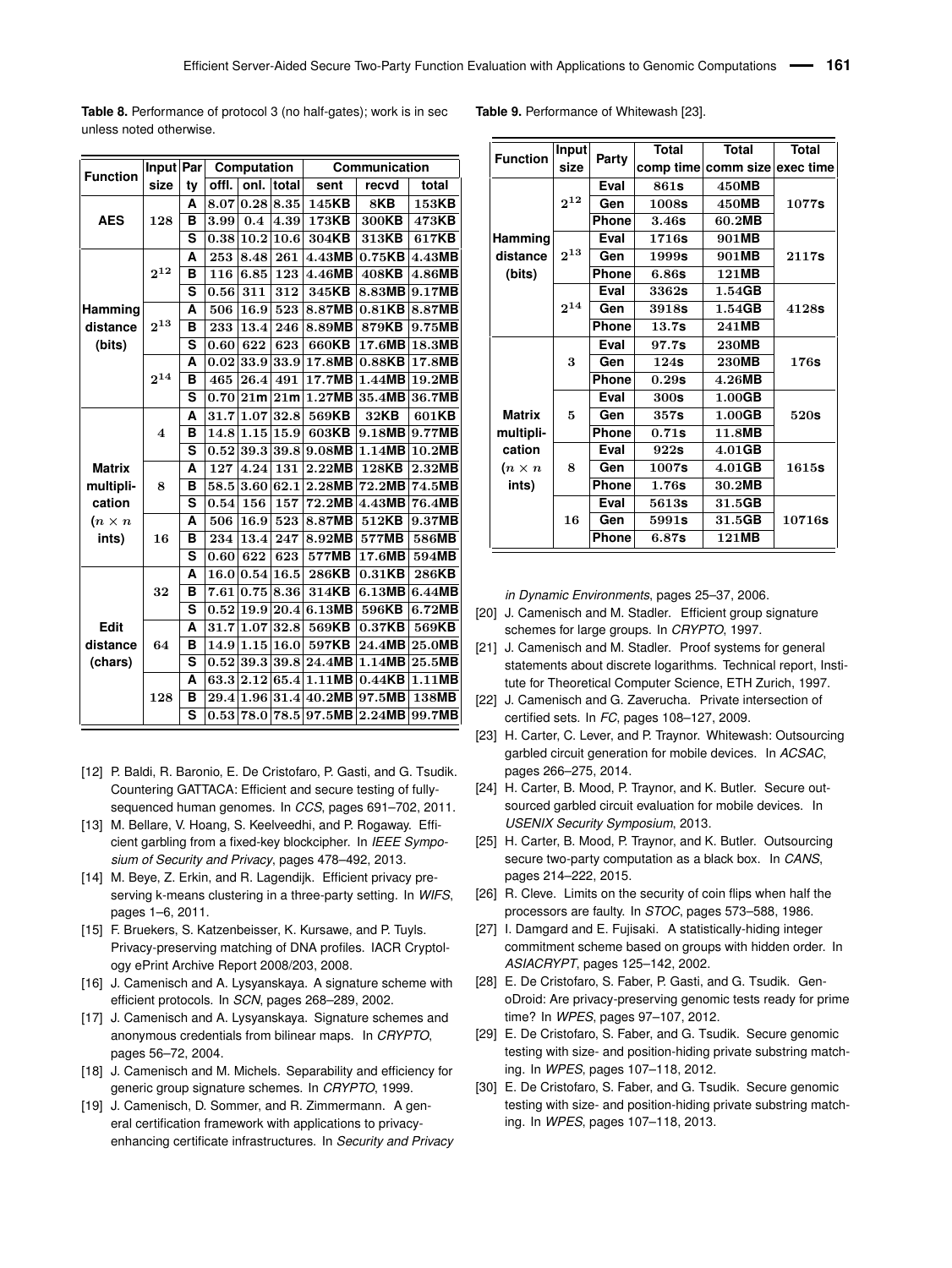- <span id="page-18-0"></span>[31] E. De Cristofaro and G. Tsudik. Practical private set intersection protocols with linear complexity. In *Financial Cryptography and Data Security (FC)*, pages 143–159, 2010.
- <span id="page-18-7"></span>[32] U. Feige, J. Kilian, and M. Naor. A minimal model for secure computation. In *STOC*, pages 554–563, 1994.
- <span id="page-18-31"></span>[33] A. Fiat and A. Shamir. How to prove yourself: Practical solutions to identification and signature scheme. In *CRYPTO*, pages 186–194, 1986.
- <span id="page-18-25"></span>[34] E. Fujisaki and T. Okamoto. Statistical zero knowledge protocols to prove modular polynomial relations. In *CRYPTO*, pages 16–30, 1997.
- <span id="page-18-16"></span>[35] R. Gennaro, C. Gentry, and B. Parno. Non-interactive verifiable computing: outsourcing computation to untrusted workers. In *CRYPTO*, pages 465–482, 2010.
- <span id="page-18-15"></span>[36] S. Goldwasser, Y. Kalai, and G. Rothblum. One-time programs. In *CRYPTO*, pages 39–56, 2008.
- <span id="page-18-11"></span>[37] D. He, N. Furlotte, F. Hormozdiari, J. Joo, A. Wadia, R. Ostrovsky, A. Sahai, and E. Eskin. Identifying genetic relatives without compromising privacy. *Genome Research*, 24:664– 672, 2014.
- <span id="page-18-1"></span>[38] A. Herzberg and H. Shulman. Oblivious and fair server-aided two-party computation. In *ARES*, pages 75–84, 2012.
- <span id="page-18-3"></span>[39] A. Herzberg and H. Shulman. Oblivious and fair serveraided two-party computation. *Information Security Technical Report*, (17):210–226, 2013.
- <span id="page-18-12"></span>[40] F. Hormozdiari, J. Joo, A. Wadia, F. Guan, R. Ostrovsky, A. Sahai, and E. Eskin. Privacy preserving protocol for detecting genetic relatives using rare variants. In *ISMB*, pages 204–2011, 2014.
- <span id="page-18-21"></span>[41] Y. Huang, J. Katz, and D. Evans. Quid-pro-quo-tocols: Strengthening semi-honest protocols with dual execution. In *IEEE Symposium of Security and Privacy*, 2012.
- <span id="page-18-17"></span>[42] Y. Ishai, J. Kilian, K. Nissim, and E. Petrank. Extending oblivious transfers efficiently. In *CRYPTO*, pages 145–161, 2003.
- <span id="page-18-8"></span>[43] Y. Ishai, R. Kumaresan, E. Kushilevitz, and A. Paskin-Cherniavsky. Secure computation with minimal interaction, revisited. In *CRYPTO*, pages 359–378, 2015.
- <span id="page-18-10"></span>[44] T. Jakobsen, J. Nielsen, and C. Orlandi. A framework for outsourcing of secure computation. In *ACM Workshop on Cloud Computing Security (CCSW)*, pages 81–92, 2014.
- <span id="page-18-23"></span>[45] S. Jarecki and V. Shmatikov. Efficient two-party secure computation on committed inputs. In *EUROCRYPT*, pages 97– 114, 2007.
- <span id="page-18-4"></span>[46] S. Kamara, P. Mohassel, and M. Raykova. Outsourcing multiparty computation. IACR Cryptology ePrint Archive Report 2011/272, 2011.
- <span id="page-18-2"></span>[47] S. Kamara, P. Mohassel, and B. Riva. Salus: A system for server-aided secure function evaluation. In *CCS*, pages 797–808, 2012.
- <span id="page-18-13"></span>[48] J. Katz and L. Malka. Secure text processing with applications to private DNA matching. In *CCS*, pages 485–492, 2010.
- <span id="page-18-24"></span>[49] M. Kiraz, T. Schoenmakers, and J. Villegas. Efficient committed oblivious transfer of bit strings. In *Information Security Conference (ISC)*, pages 130–144, 2007.
- <span id="page-18-6"></span>[50] V. Kolesnikov, R. Kumaresan, and A. Shikfa. Efficient verification of input consistency in server-assisted secure function evaluation. In *CANS*, pages 201–217, 2012.
- <span id="page-18-26"></span>[51] V. Kolesnikov and A. Malozemoff. Public verifiability in the covert model (almost) for free. In *ASIACRYPT*, 2015.
- <span id="page-18-20"></span>[52] V. Kolesnikov and T. Schneider. Improved garbled circuit: Free XOR gates and applications. In *ICALP*, pages 486–498, 2008.
- <span id="page-18-32"></span>[53] B. Kreuter, a. shelat, B. Mood, and K. Butler. PCF: A portable circuit format for scalable two-party secure computation. In *USENIX Security Symposium*, 2013.
- <span id="page-18-30"></span>[54] Y. Lindell. Fast cut-and-choose based protocols for malicious and covert adversaries. In *CRYPTO*, 2013.
- <span id="page-18-33"></span>[55] Y. Lindell and B. Pinkas. A proof of security of Yao's protocol for two-party computation. *Journal of Cryptology*, 22(2):161– 188, 2009.
- <span id="page-18-28"></span>[56] Y. Lindell and B. Pinkas. Secure two-party computation via cut-and-choose oblivious transfer. *Journal of Cryptology*, 25(4):680–722, 2012.
- <span id="page-18-22"></span>[57] P. Mohassel and M. Franklin. Efficiency tradeoffs for malicious two-party computation. In *Public Key Cryptography*, pages 458–73, 2006.
- <span id="page-18-29"></span>[58] P. Mohassel and B. Riva. Garbled circuits checking garbled circuits: More efficient and secure two-party computation. In *CRYPTO*, pages 36–53, 2013.
- <span id="page-18-9"></span>[59] P. Mohassel, M. Rosulek, and Y. Zhang. Fast and secure three-party computation: The garbled circuit approach. In *CCS*, pages 591–602, 2015.
- <span id="page-18-5"></span>[60] B. Mood, D. Gupta, K. Butler, and J. Feigenbaum. Reuse it or lose it: More efficient secure computation through reuse of encrypted values. In *CCS*, pages 582–596, 2014.
- <span id="page-18-18"></span>[61] M. Naor and B. Pinkas. Efficient oblivious transfer protocols. In *SODA*, pages 448–457, 2001.
- <span id="page-18-19"></span>[62] J. Nielsen, P. Nordholt, C. Orlandi, and S. Burra. A new approach to practical active-secure two-party computation. In *CRYPTO*, pages 681–700, 2012.
- <span id="page-18-27"></span>[63] S. Zahur, M. Rosulek, and D. Evans. Two halves make a whole: Reducing data transfer in garbled circuits using half gates. In *EUROCRYPT*, pages 220–250, 2015.

# <span id="page-18-14"></span>**A Additional Background**

Genomic background. Genomes represent complete hereditary information of an individual. Information extracted from one's genome can take different forms. One type is called Single Nucleotide Polymorphisms (SNPs), each of which corresponds to a well known variation in a single nucleotide (a nucleotide can be viewed as a simple unit represented by a letter A, C, G, or T). Because SNP mutations are often associated with how one develops diseases and responds to treatments, they are commonly used in genetic disease and disorder testing. The same set of SNPs (i.e., nucleotides in the same positions) would be extracted for each individual, but the values associated with each SNP differ from one individual to another. Normally each SNP is referenced by a specific index and its value in a individual is represented as a bit, while representations consisting of 3 values 0, 1, 2 are used as well.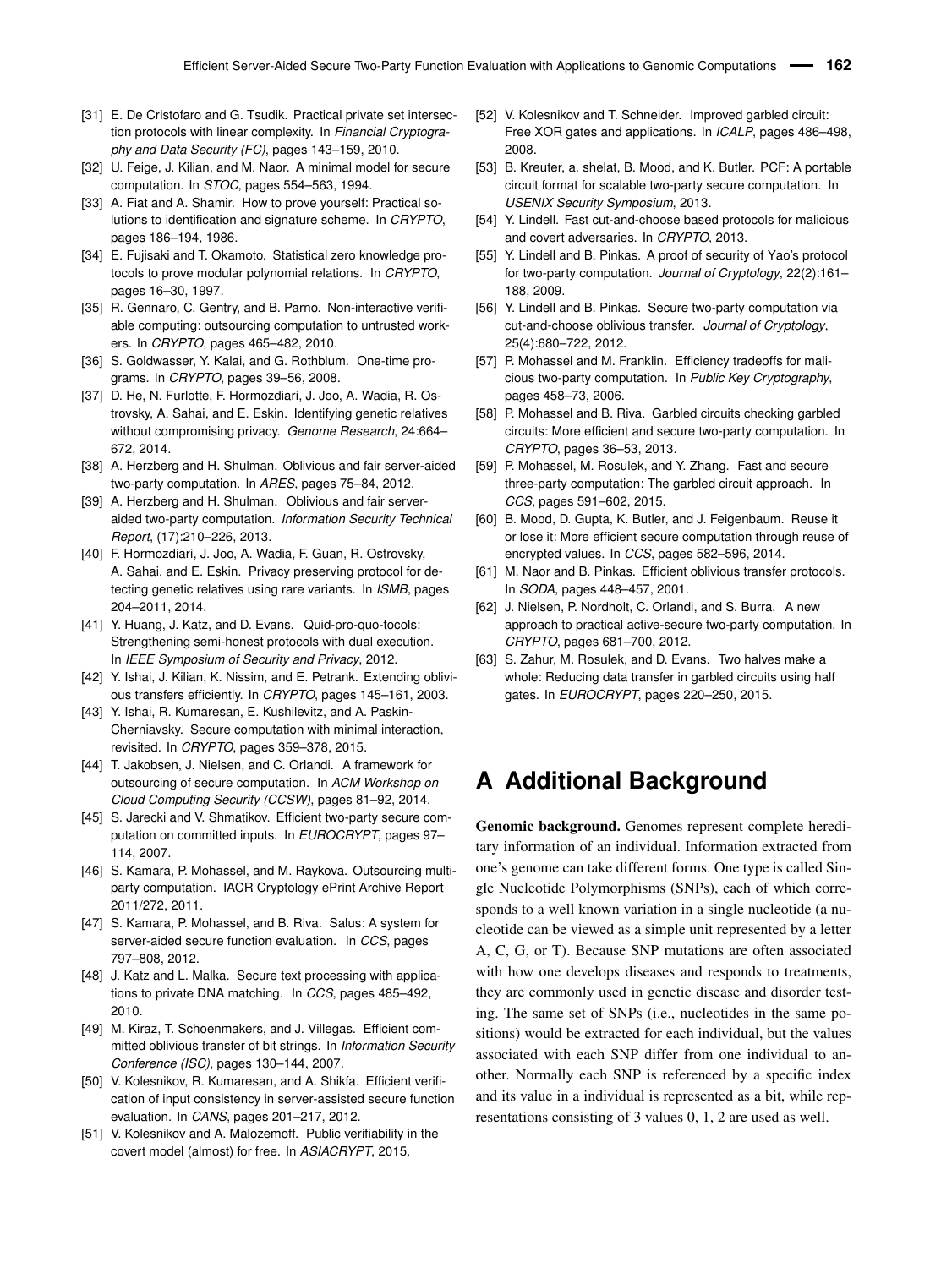<span id="page-19-0"></span>**Input:** Sender S has two strings  $m_0$  and  $m_1$ , receiver R has a bit  $\sigma$ . Common input consists of prime *p*, generator  $\hat{g}$  of subgroup of  $\mathbb{Z}_p^*$  of prime order  $q$ , and a random element  $C$  from the group generated by  $\hat{g}$ (chosen by S).

**Output:** R learns  $m_{\sigma}$  and *S* learns nothing.

#### OT Protocol:

- 1. S chooses random  $r \in \mathbb{Z}_q$  and computes  $C^r$  and  $\hat{g}^r$ .
- 2. R chooses  $k \in \mathbb{Z}_q^*$ , sets public keys  $PK_{\sigma} = \hat{g}^k$  and  $PK_{1-\sigma} =$  $C/PK_{\sigma}$ , and sends  $PK_0$  to S.
- 3. After receiving  $PK_0$ , S computes  $(PK_0)^r$ and  $(PK_1)^r = C^r/(PK_0)^r$ . S sends to R  $\hat{g}^r$  and two encryptions  $H((PK_0)^r, 0) \oplus m_0$  and  $H((PK_1)^r, 1) \oplus m_1$ , where *H* is a hash function (modeled as a random oracle).
- 4. R computes  $H((\hat{g}^r)^k) = H((PK_{\sigma})^r)$  and uses it to recover  $m_{\sigma}$

**Fig. 1.** 1-out-of-2 Oblivious Transfer of [\[61\]](#page-18-18).

Another type of data extracted from a genome is based on Short Tandem Repeats (STRs). STRs occur when a short region consisting of two or more nucleotides is repeated and the occurrences are adjacent to each other. Unrelated individuals are likely to have a different number of repeats of a given STR sequence in certain regions in their DNA and thus STRs are often used for identity testing or testing between close relatives (such as paternity testing).

Garbled circuit evaluation. The basic idea behind garbled circuit evaluation is as follows (here we present only an overview of the approach and refer the reader to, e.g., [\[55\]](#page-18-33) for technical details and security analysis): For each wire *i* of the Boolean circuit corresponding to *f*, the circuit generator creates a pair of randomly chosen labels  $\ell_i^0$  and  $\ell_i^1$  (of sufficient length that depends on the security parameter) which map to the values of 0 and 1, respectively, of this wire. Let *g* be a binary gate that takes two input bits and produces a single bit; also let the input wires to *g* have indices *i* and *j* and let the output wire have index *k*. Then to create a garbled representation of the gate, the circuit generator produces a truth table containing four entries of the form  $Enc_{\ell_i^{b_i}, \ell_j^{b_j}}(\ell_k^{g(b_i, b_j)})$ . Here  $b_i, b_j \in \{0, 1\}$  are input bits into the gate and all entries in the table are randomly permuted. Possession of two input labels  $\ell_i^{b_i}$  and  $\ell_j^{b_j}$  for any given values of  $b_i$  and  $b_j$  will allow for recovery of the corresponding output label  $\ell_k^{g(b_i, b_j)}$  without revealing anything else. Then upon garbling all gates of the circuit, the circuit generator communicates all garbled gates, to which we collectively refer as a garbled circuit  $\mathcal{G}_f$ , to the circuit evaluator together with a *single* label  $\ell_i^{b_i}$  for each input wire  $i$  according to the input bit  $b_i$ . The labels corresponding to the input wires of the circuit generator are simply transmitted to the evaluator, while the labels corresponding to the inputs of the circuit evaluator are communicated to the evaluator by the means of OT (see section [3.2\)](#page-5-0). The knowledge of the input

labels and garbled gates allows the circuit evaluator to evaluate the entire circuit in its garbled representation and obtain a label for each output wire representing the output. Then either the circuit generator sends the label pairs (in order) for all output wires to the circuit evaluator, which allows the evaluator to interpret the meaning of the labels and learn the output, or the evaluator sends computed labels to the circuit generator, which in turn allows the circuit generator to learn the result.

Naor-Pinkas OT For completeness of this work, we provide Naor-Pinkas OT protocol [\[61\]](#page-18-18) in Figure [1.](#page-19-0)

## <span id="page-19-2"></span>**B Additional Details**

Below we summarize the overall solution with certified inputs in the presence of malicious A and B and semi-honest S as Protocol 3. For simplicity of presentation, we assume that all input bits of A and B are certified and signed in one message.

## <span id="page-19-1"></span>**C Security Proofs**

Proof of Theorem [2](#page-9-1) We start by showing fairness and then proceed with security. The only way for A or B to learn any output is when A is satisfied with the verification of the output labels she received from B. Recall that each received label  $\ell_i$ is checked against  $H(\ell_i^b)$ ,  $H(\ell_i^{1-b})$  for some bit *b*, where *H* is a random oracle. The probability that this check succeeds for some  $\ell_i$  that is not equal to  $\ell_i^0$  or  $\ell_i^1$  is negligible. Thus, A is guaranteed to possess the result of garbled circuit evaluation, at which point both parties have access to the output.

We next construct simulators for all of the (independent) adversaries  $A_A$ ,  $A_B$ , and  $A_S$ . We start with a simulator  $S_A$  for malicious  $A_A$ .  $S_A$  runs  $A_A$  and simulates the remaining parties.  $A_A$  produces  $t_1$  random labels  $\ell_i^0$  and sends them to  $S_A$ , while  $S_A$  chooses  $\Delta$  and sends it to  $A_A$ . If at least one label is of an incorrect bitlength,  $S_A$  aborts. If  $S_A$  did not abort,  $A_A$ sends  $t_1$  labels to  $S_A$ . If the *i*th label sent by  $A_A$  does not correspond to one of the labels in the *i*th pair of labels  $(\ell^0_i, \ell^0_i \oplus \Delta)$ corresponding to  $A_A$ 's inputs,  $S_A$  aborts. If  $S_A$  did not abort, it interprets the meaning of the input labels received from A*<sup>A</sup>* and stores the input as  $x'_1$ . At some point  $S_A$  creates a random label  $\ell_i$  for each bit of the output and sends them to  $A_A$ . Upon  $A_A$ 's request,  $S_A$  also chooses another random label  $\ell'_i$ for each bit of the output. For each bit *i* of the output,  $S_A$  sends to  $A_A$  the pair  $H(\ell_i)$ ,  $H(\ell'_i)$  in a randomly permuted order. If  $A_A$  notifies  $S_A$  of successful verification of the output labels,  $S_A$  queries the TP for the output  $f(x_1, x_2)$ . For each *i*th bit